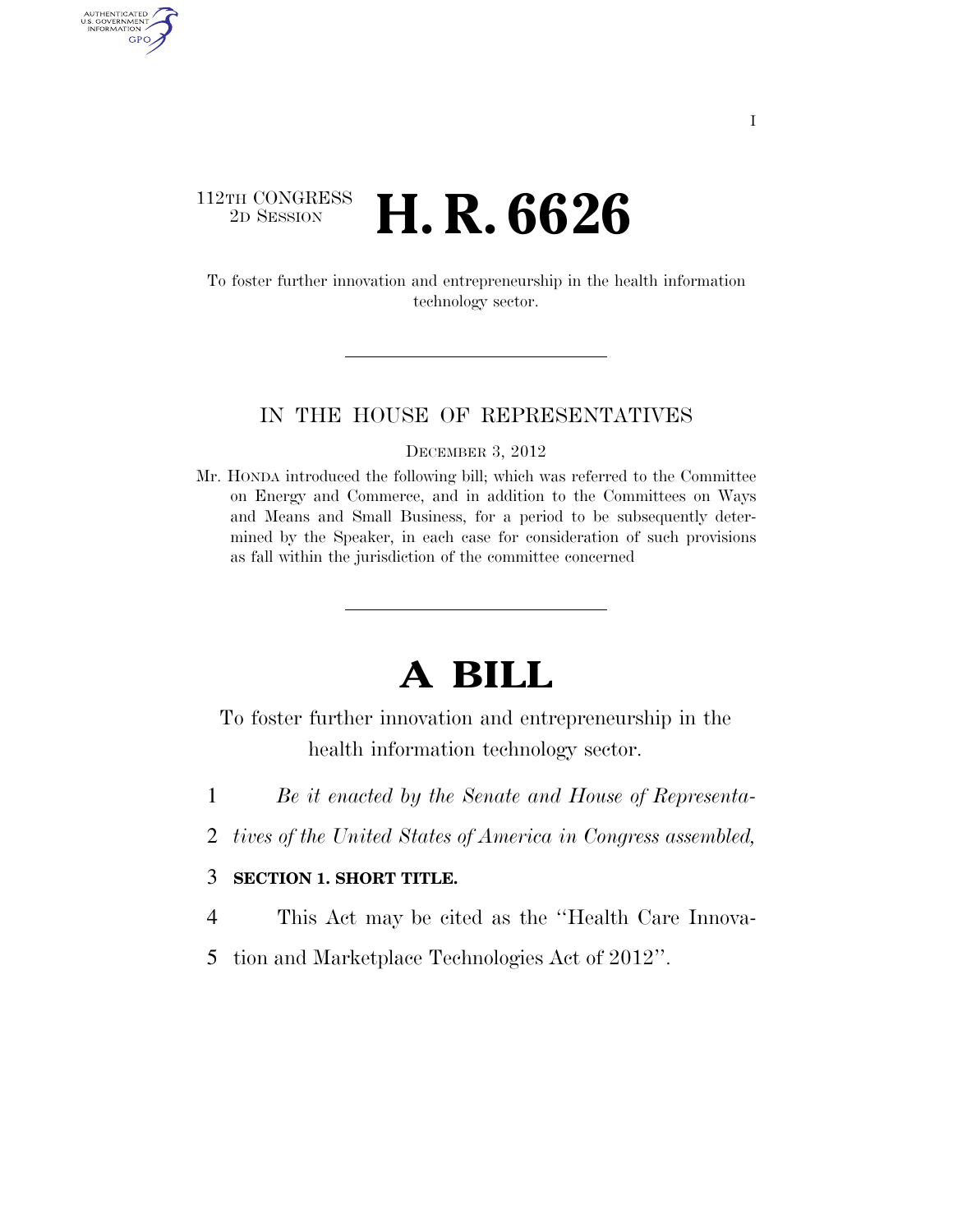# **SEC. 2. HEALTH INFORMATION TECHNOLOGY PLACED IN SERVICE BY MEDICAL CARE PROVIDER.**

 (a) IN GENERAL.—Part VI of subchapter B of chap- ter 1 of the Internal Revenue Code of 1986 is amended by adding at the end the following:

## **''SEC. 200. HEALTH IT PLACED IN SERVICE BY MEDICAL CARE PROVIDER.**

8 "(a) In GENERAL.—In the case of a medical care provider, there shall be allowed as a deduction an amount equal to the amount paid or incurred by the medical care provider for qualified health information technology placed in service by the provider during the taxable year.

 ''(b) LIMITATION.—The amount allowed as a deduc- tion to a medical care provider by subsection (a) for a tax-able year shall not exceed \$250,000.

 ''(c) DEFINITIONS.—For purposes of this section— 17 ''(1) MEDICAL CARE PROVIDER.—The term 'medical care provider' means—

19 ''(A) a provider of services (as defined in section 1861(u) of the Social Security Act (42 21 U.S.C. 1395x(u)),

22 ''(B) a provider of medical or health serv- ices (as defined in section 1861(s) of the Social 24 Security Act  $(42 \text{ U.S.C. } 1395x(s))$ , and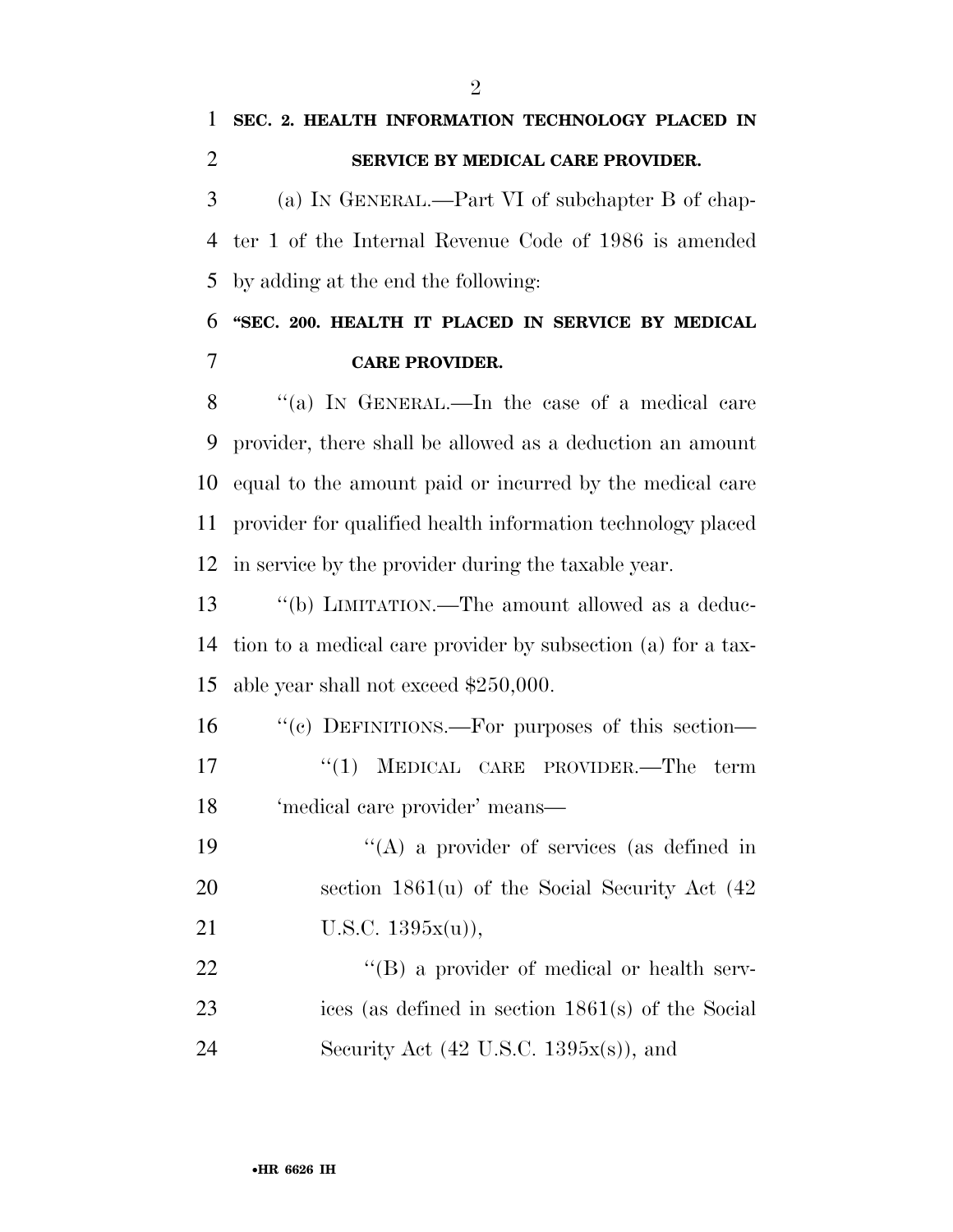1  $\langle ^{\prime}(C)$  any other person who furnishes, bills, or is paid for health care in the normal course of business.

4 "(2) QUALIFIED HEALTH INFORMATION TECH- NOLOGY.—The term 'qualified health information technology' means the application of information processing involving both computer hardware and software that deals with the storage, retrieval, shar- ing, and use of health care information, data, and knowledge for communication and decisionmaking. Such term does not include certified EHR tech-nology.

13 "(d) SPECIAL RULES.—

 ''(1) PASS-THRU ENTITIES.—In the case of a partnership or S corporation, this section shall be applied at the entity level and at the partner or simi-lar level.

18 "(2) COORDINATION WITH OTHER DEDUC- TIONS.—Any amount taken into account under sub- section (a) shall not be allowed as a deduction under any other section of this chapter.

22 "'(e) TERMINATION.—This section shall not apply to amounts paid or incurred after December 31, 2017.''.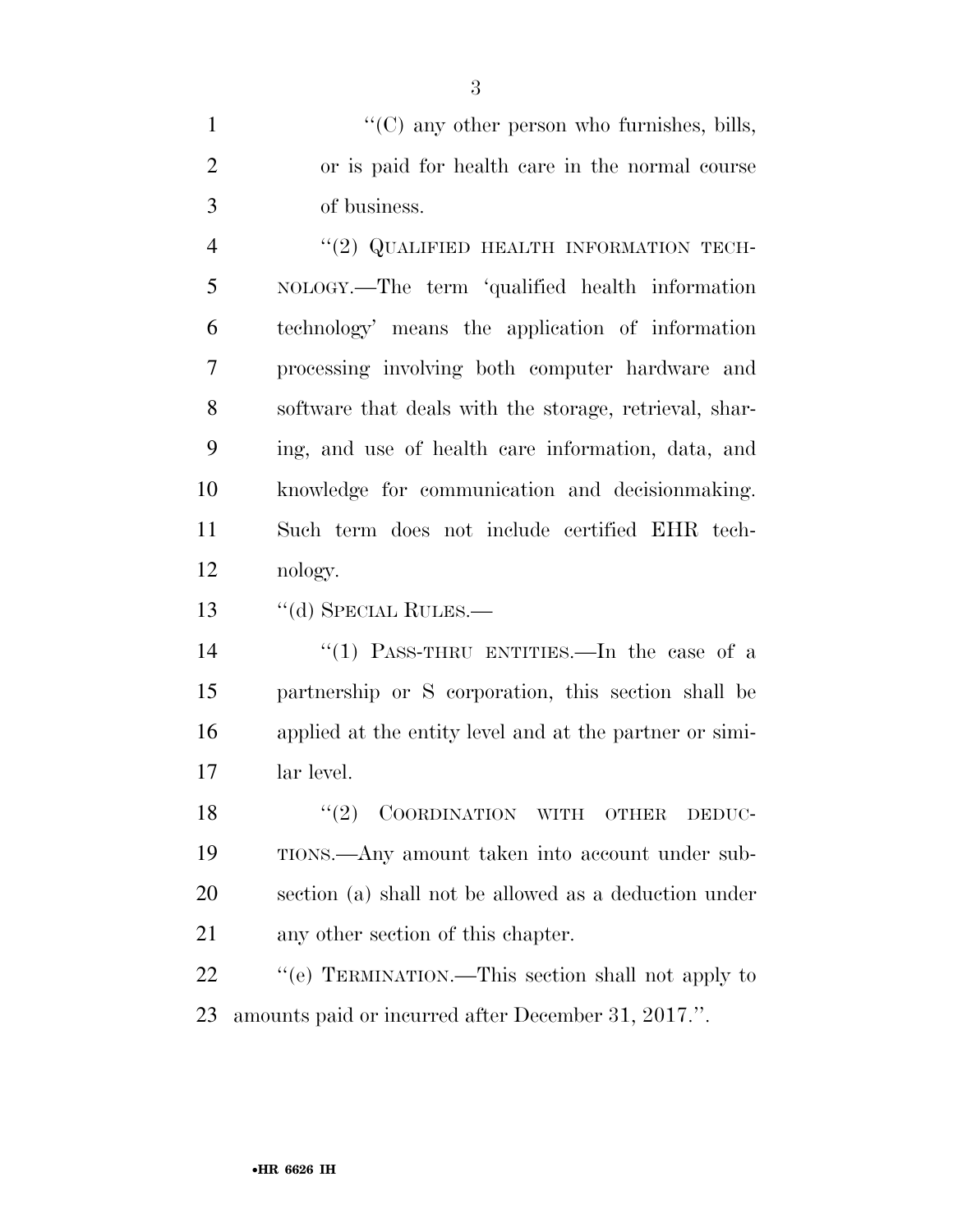(b) CLERICAL AMENDMENT.—The table of sections for part VI of subchapter B of chapter 1 of such Code is amended by adding at the end the following new item: ''Sec. 200. Health IT placed in service by medical care provider.''.

 (c) EFFECTIVE DATE.—The amendments made by this section shall apply to taxable years beginning after December 31, 2012.

## **SEC. 3. SMALL BUSINESS HEALTH INFORMATION TECH-NOLOGY FINANCING PROGRAM.**

 The Small Business Act (15 U.S.C. 631 et seq.) is amended by redesignating section 45 as section 46 and by inserting the following new section after section 44:

#### **''SEC. 45. LOAN GUARANTEES FOR HEALTH INFORMATION**

### **TECHNOLOGY.**

''(a) DEFINITIONS.—As used in this section:

15 "(1) The term 'health information technology' means computer hardware, software, services, and related technology that is purchased by an eligible professional to aid in the provision of health care in a health care setting and that provides for—

 $\langle (A) \rangle$  enhancement of continuity of care for patients through electronic storage, trans- mission, and exchange of relevant personal health data and information, such that this in-formation is accessible at the times and places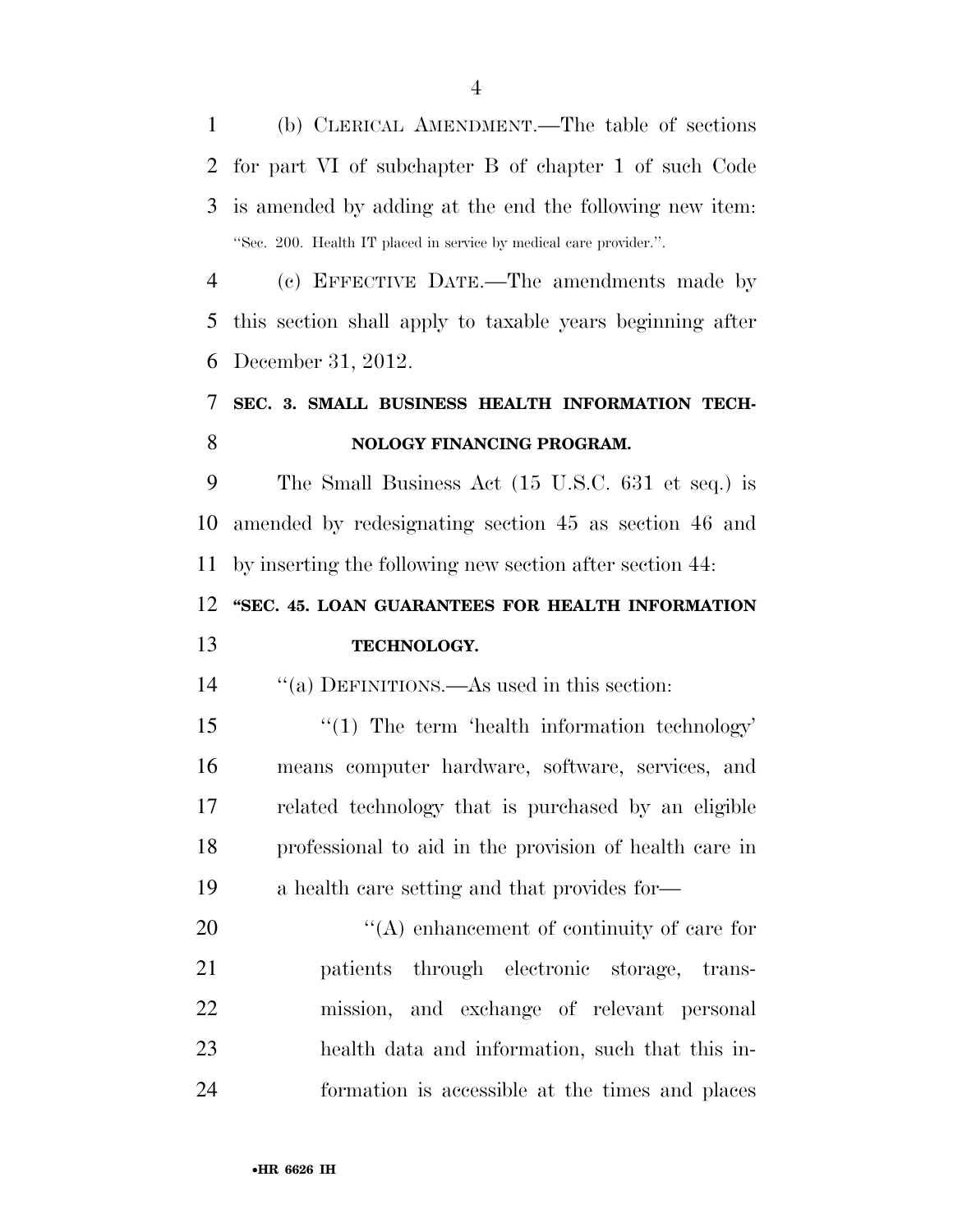| $\mathbf{1}$   | where clinical decisions will be or are likely to    |
|----------------|------------------------------------------------------|
| $\overline{2}$ | be made;                                             |
| 3              | "(B) enhancement of communication be-                |
| $\overline{4}$ | tween patients and health care providers;            |
| 5              | $\cdot\cdot$ (C) improvement of quality measurement  |
| 6              | by eligible professionals enabling them to col-      |
| 7              | lect, store, measure, and report on the proc-        |
| 8              | esses and outcomes of individual and population      |
| 9              | performance and quality of care;                     |
| 10             | "(D) improvement of evidence-based deci-             |
| 11             | sion support;                                        |
| 12             | $\lq\lq(E)$ enhancement of consumer and pa-          |
| 13             | tient empowerment; or                                |
| 14             | $\lq\lq(F)$ services that assist with workflow re-   |
| 15             | design, training, system configuration, human        |
| 16             | change management and other similar services         |
| 17             | focused on getting the best value from existing      |
| 18             | technology that has already been purchased.          |
| 19             | Such term shall not include information technology   |
| 20             | whose sole use is financial management, mainte-      |
| 21             | nance of inventory of basic supplies, or appointment |
| 22             | scheduling.                                          |
| 23             | " $(2)$ The term 'eligible professional' means any   |
| 24             | of the following:                                    |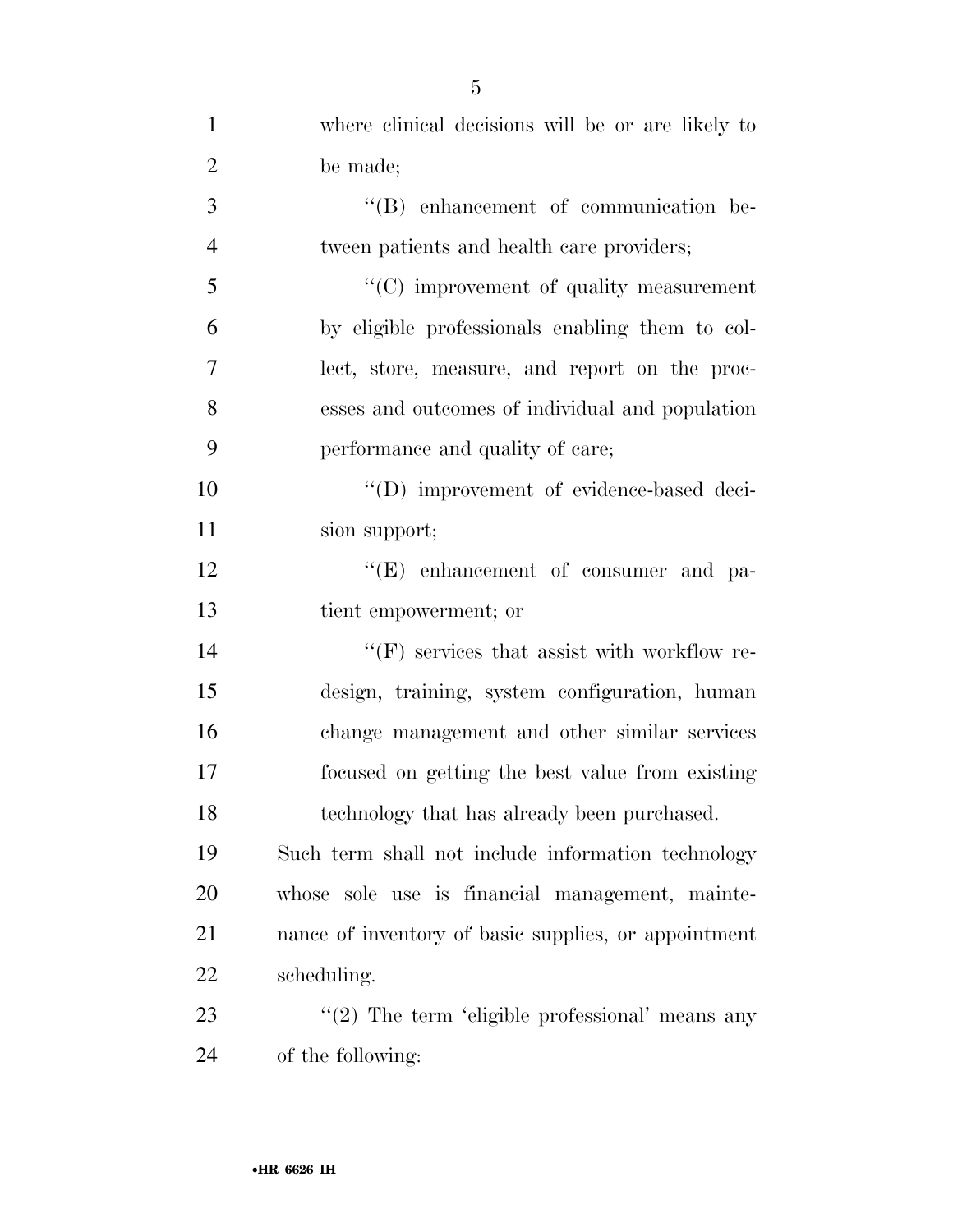| $\mathbf{1}$   | $\lq\lq$ A physician (as defined in section)          |
|----------------|-------------------------------------------------------|
| $\overline{2}$ | $1861(r)$ of the Social Security Act (42 U.S.C.       |
| 3              | $1395x(r))$ .                                         |
| $\overline{4}$ | $\lq\lq (B)$ A practitioner described in section      |
| 5              | $1842(b)(18)(C)$ of that Act.                         |
| 6              | "(C) A physical or occupational therapist             |
| $\overline{7}$ | or a qualified speech-language pathologist.           |
| 8              | "(D) A qualified audiologist (as defined in           |
| 9              | section $1861(\text{ll})(3)(\text{B})$ of that Act.   |
| 10             | $\lq\lq$ (E) A State-licensed pharmacist.             |
| 11             | "(F) A State-licensed, a State-certified, or          |
| 12             | a nationally accredited home health care pro-         |
| 13             | vider.                                                |
| 14             | "(3) The term 'qualified eligible professional'       |
| 15             | means an eligible professional whose office can be    |
| 16             | classified as a small business concern by the Admin-  |
| 17             | istrator for purposes of this Act under size stand-   |
| 18             | ards established under section 3 of this Act.         |
| 19             | "(b) LOAN GUARANTEES FOR QUALIFIED ELIGIBLE           |
| 20             | PROFESSIONALS.-                                       |
| 21             | "(1) IN GENERAL.—Subject to paragraph $(2)$ ,         |
| 22             | the Administrator may guarantee up to 90 percent      |
| 23             | of the amount of a loan made to a qualified eligible  |
| 24             | professional to be used for the acquisition of health |
| 25             | information technology for use in such eligible pro-  |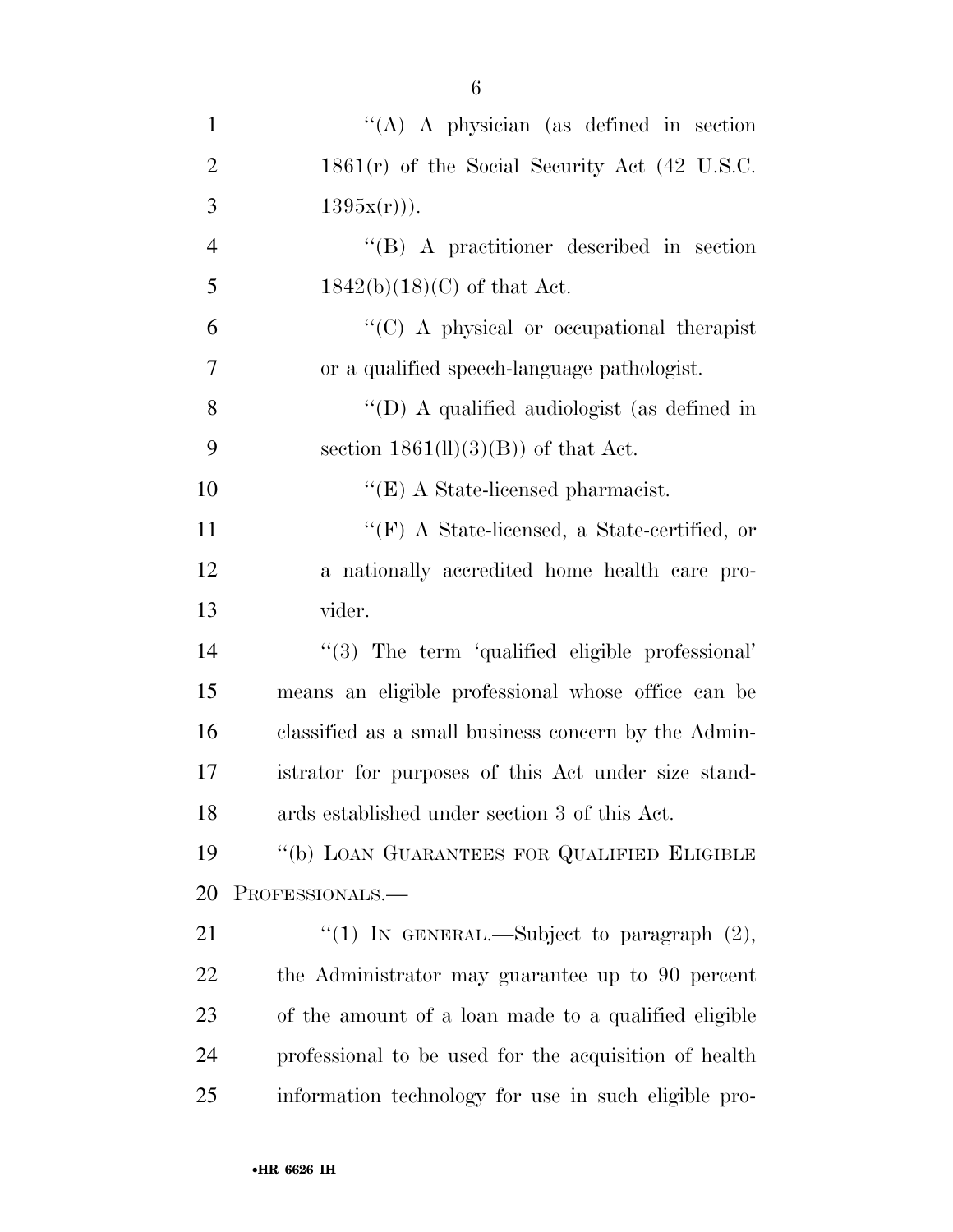| $\mathbf{1}$   | fessional's medical practice and for the costs associ-         |
|----------------|----------------------------------------------------------------|
| $\overline{2}$ | ated with the installation of such technology. Except          |
| 3              | as otherwise provided in this section, the terms and           |
| $\overline{4}$ | conditions that apply to loans made under section              |
| 5              | $7(a)$ of this Act shall apply to loan guarantees made         |
| 6              | under this section.                                            |
| $\overline{7}$ | "(2) LIMITATIONS ON GUARANTEE AMOUNTS.-                        |
| 8              | The maximum amount of loan principal guaranteed                |
| 9              | under this subsection may not exceed—                          |
| 10             | "(A) $$250,000$ with respect to any single                     |
| 11             | qualified eligible professional; and                           |
| 12             | "(B) $$500,000$ with respect to a single                       |
| 13             | group of affiliated qualified eligible profes-                 |
| 14             | sionals.                                                       |
| 15             | "(c) FEES.—(1) The Administrator may impose a                  |
| 16             | guarantee fee on the borrower for the purpose of reducing      |
| 17             | the cost (as defined in section $502(5)$ of the Federal Credit |
|                | 18 Reform Act of 1990) of the guarantee to zero in an          |
| 19             | amount not to exceed 2 percent of the total guaranteed         |
| 20             | portion of any loan guaranteed under this section. The Ad-     |
| 21             | ministrator may also impose annual servicing fees on lend-     |
| 22             | ers not to exceed 0.5 percent of the outstanding balance       |
| 23             | of the guarantees on lenders' books.                           |
| 24             | $\lq(2)$ No service fees, processing fees, origina-            |

tion fees, application fees, points, brokerage fees,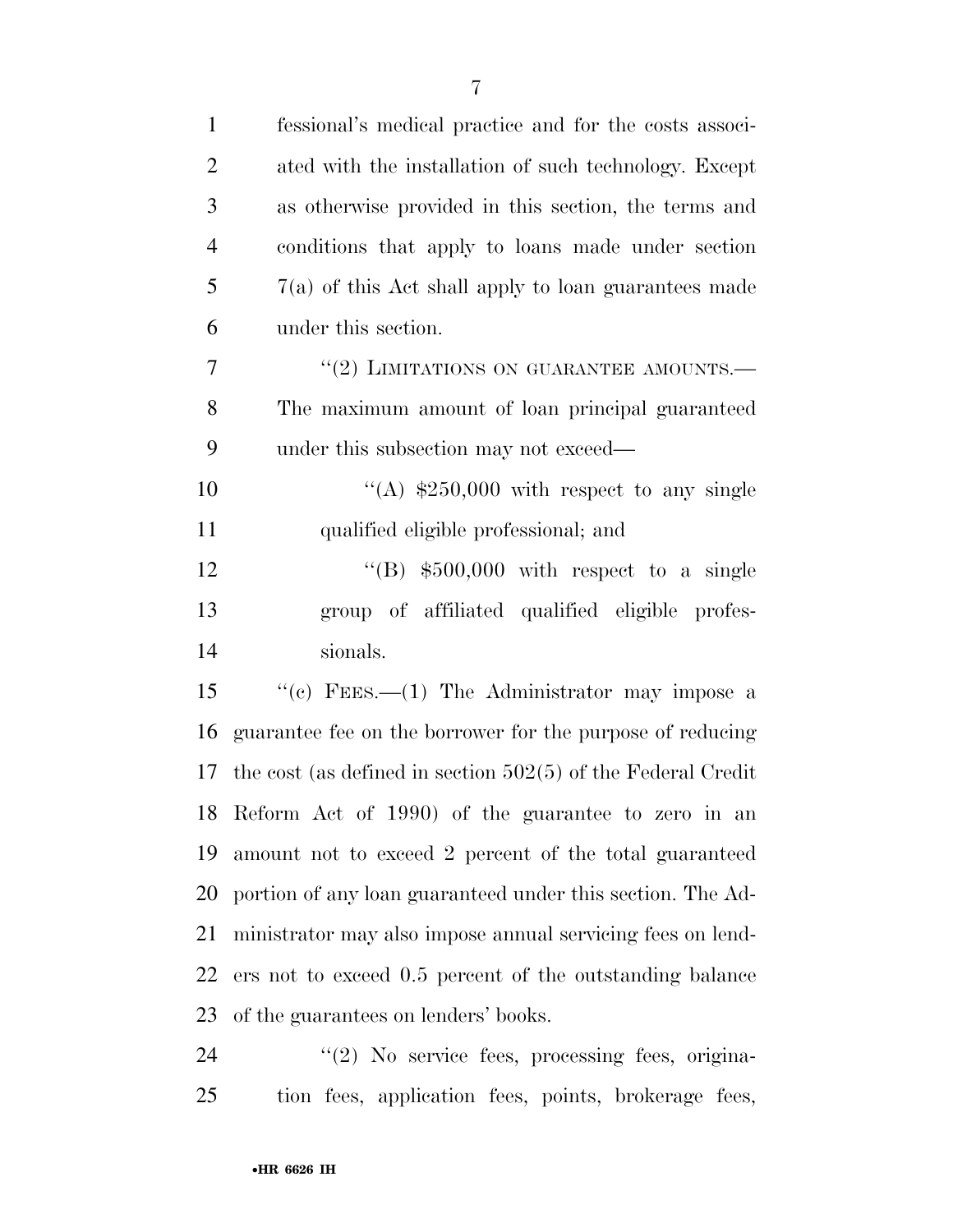bonus points, or other fees may be charged to a loan applicant or recipient by a lender in the case of a loan guaranteed under this section.

 ''(d) DEFERRAL PERIOD.—Loans guaranteed under this section shall carry a deferral period of not less than 1 year and not more than 3 years. The Administrator shall have the authority to subsidize interest during the deferral period.

 ''(e) EFFECTIVE DATE.—No loan may be guaranteed under this section after the date that is 6 months after the date of enactment of this section.

 ''(f) SUNSET.—No loan may be guaranteed under this section after the date that is 10 years after the date that is 6 months after the date of enactment of this sec-tion.

16 "(g) AUTHORIZATION OF APPROPRIATIONS.—There are authorized to be appropriated such sums as are nec- essary for the cost (as defined in section 502(5) of the Federal Credit Reform Act of 1990) of guaranteeing \$25,000,000 in loans under this section. The Adminis- trator shall determine such program cost separately and distinctly from other programs operated by the Adminis-trator.''.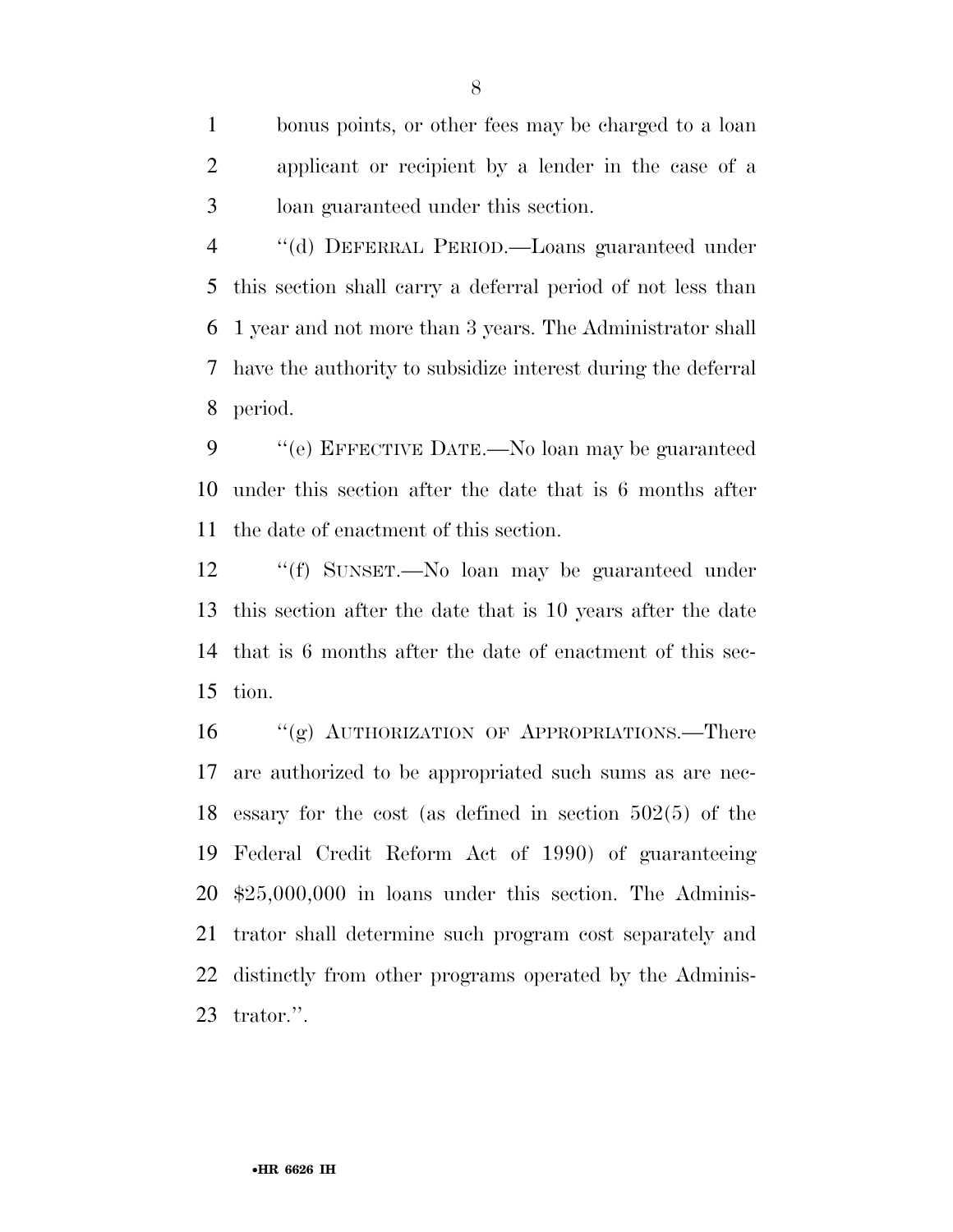| 1              | SEC. 4. CHALLENGE GRANT PROGRAM; DISRUPTIVE TECH-               |
|----------------|-----------------------------------------------------------------|
| $\overline{2}$ | <b>NOLOGIES PRIZE PROGRAM.</b>                                  |
| 3              | (a) IN GENERAL.—Subtitle B of title XXX of the                  |
| $\overline{4}$ | Public Health Service Act (42 U.S.C. 300jj-31 et. seq.)         |
| 5              | is amended—                                                     |
| 6              | $(1)$ by redesignating sections 3017 and 3018 as                |
| 7              | sections 3019 and 3020, respectively; and                       |
| 8              | $(2)$ by inserting after section 3016 the following             |
| 9              | new sections:                                                   |
| 10             | "SEC. 3017. CHALLENGE GRANT PROGRAM.                            |
| 11             | "(a) IN GENERAL.—Subject to the availability of ap-             |
| 12             | propriations, the Secretary, acting through the National        |
| 13             | Coordinator, shall award competitive grants to eligible en-     |
| 14             | tities to carry out the activities described in subsection (d). |
| 15             | "(b) ELIGIBLE ENTITY DEFINED.—In this section,                  |
| 16             | the term 'eligible entity' means any individual or entity,      |
| 17             | except for an entity that—                                      |
| 18             | $(1)$ has 500 or more employees; and                            |
| 19             | "(2) has an annual revenue of $$7,000,000$ or                   |
| 20             | more.                                                           |
| 21             | "(c) APPLICATION.—An eligible entity seeking a                  |
| 22             | grant under this section shall submit an application to the     |
| 23             | National Coordinator at such time, in such manner, and          |
| 24             | containing such information as the National Coordinator         |

may require, including a description of the product, proc-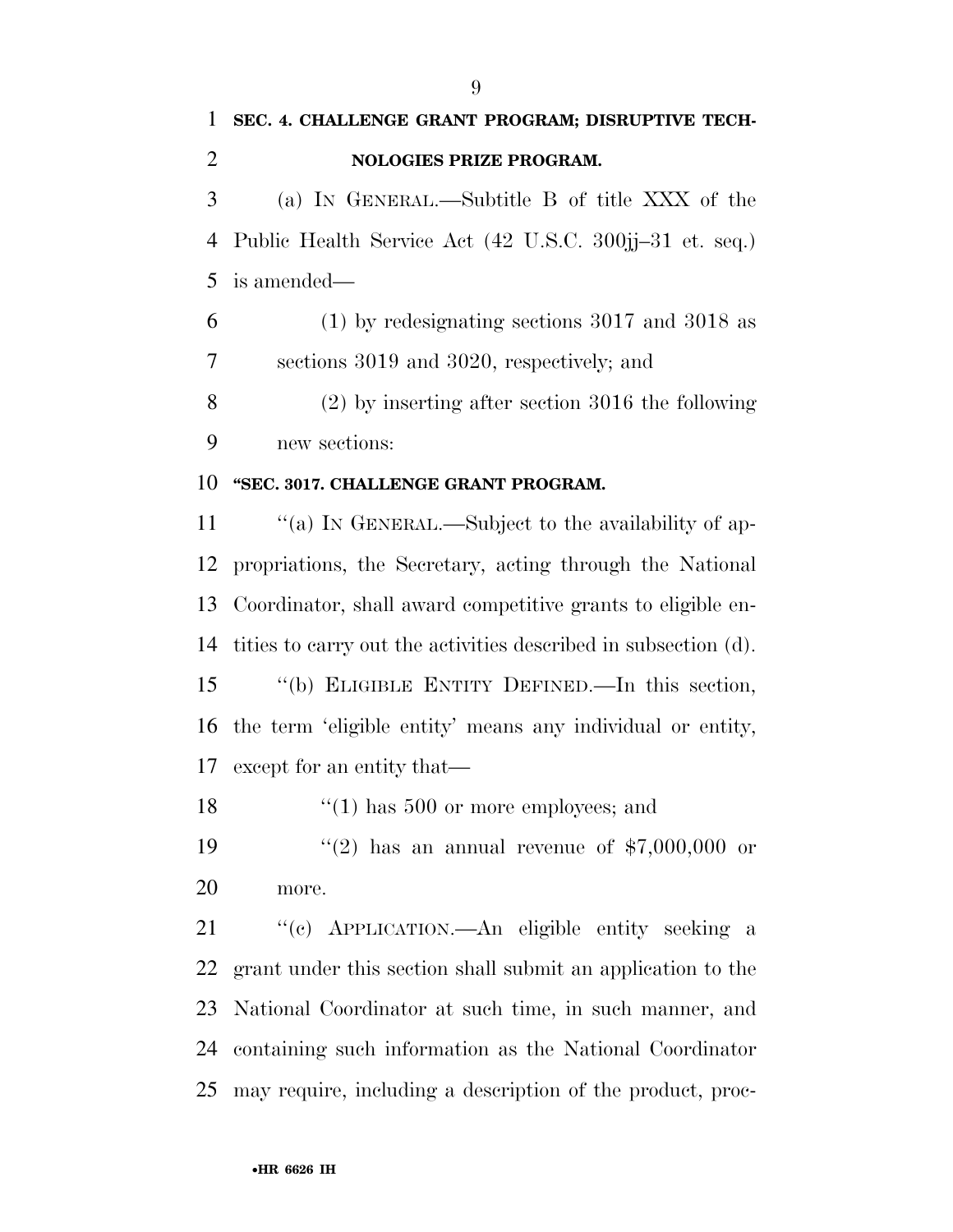ess, or structure described in subsection (d) for which the entity intends to use the grant.

 ''(d) USES OF FUNDS.—An eligible entity that re- ceives a grant under this section shall use such funds to develop an effective product, process, or structure that en- hances the use, particularly by patients, of health informa-tion technology, by—

8 ''(1) integrating more than one aspect of health information;

 ''(2) performing a medical consultation using technology;

12 ''(3) providing health information to physicians or patients;

 ''(4) allowing better coordination during the de- livery and follow-up after the delivery of health care; or

 ''(5) addressing any of the three areas that the Commission established under section 3018(e)(1) has identified pursuant to its duties under section  $3018(e)(2)(A)$ .

21 "(e) PROHIBITED USE OF FUNDS.—An eligible entity that receives a grant under this section may not use such grant to develop a product, process, or structure that meets only the requirements that are necessary to be a certified EHR technology.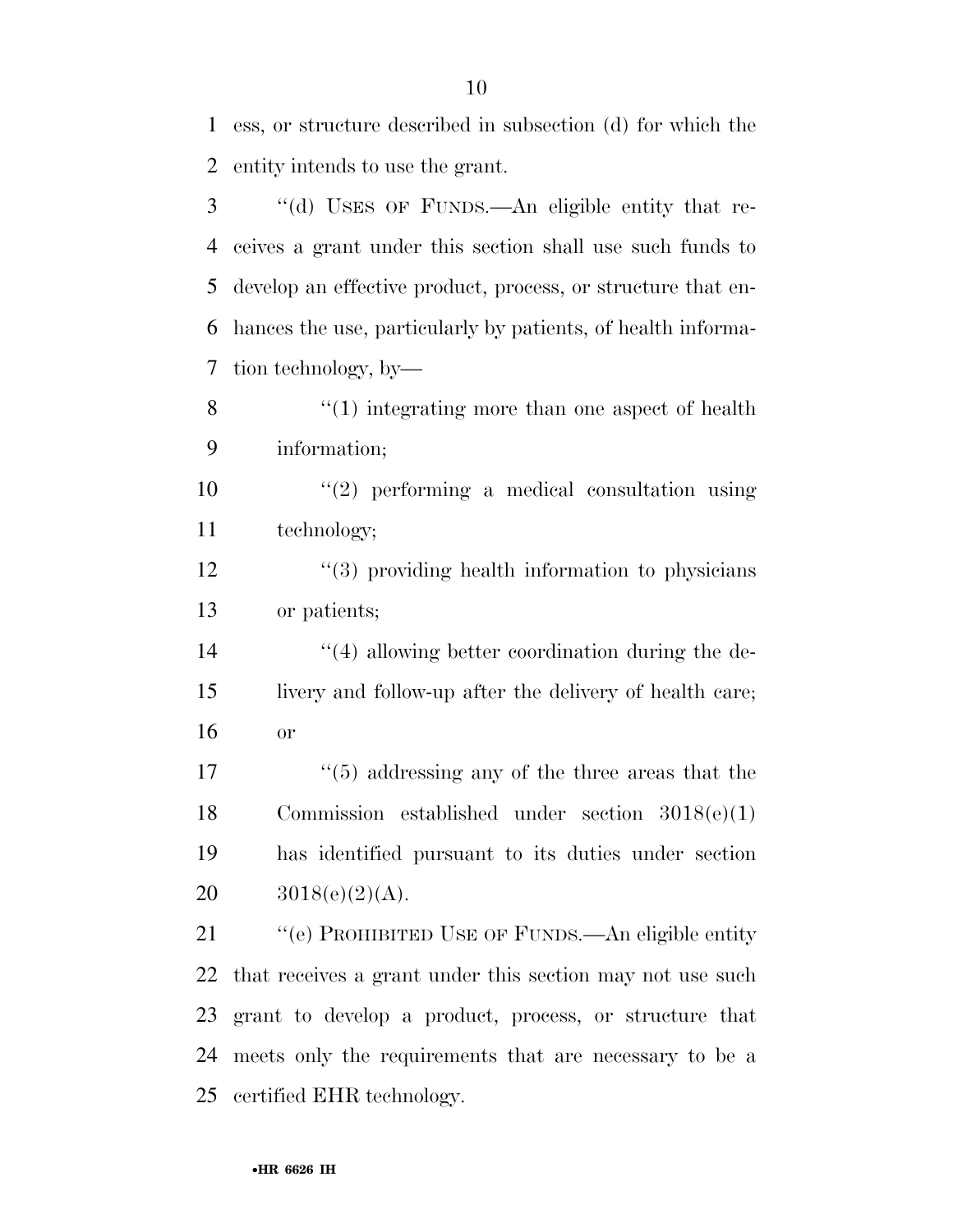''(f) GRANT AMOUNT.—A grant awarded under this section may not be greater than \$75,000.

 ''(g) REPORT.—Not later than one year after the date of receipt of a grant under this section, an eligible entity shall submit to the National Coordinator and the Administrator of the Centers for Medicare & Medicaid Services a report that describes—

8 ''(1) the progress that the entity has made on the product, process, or structure funded by the grant; and

11 ''(2) how patients, health-care providers, and other individuals and entities involved in the delivery of health care, including the Centers for Medicare & Medicaid Services, could use the product, process, or structure funded by the grant to enhance the deliv-ery of and reduce the cost of health care.

17 "(h) AUTHORIZATION OF APPROPRIATIONS.—There is authorized to be appropriated to carry out this section \$5,000,000 for each of fiscal years 2014 through 2016.

### **''SEC. 3018. DISRUPTIVE TECHNOLOGIES PRIZE PROGRAM.**

21 "(a) PRIZE PROGRAM AUTHORIZED.—For purposes of rewarding innovation in health information technology, the Secretary, acting through the National Coordinator, shall carry out a program to award one prize competitively in each of the three areas identified by the Commission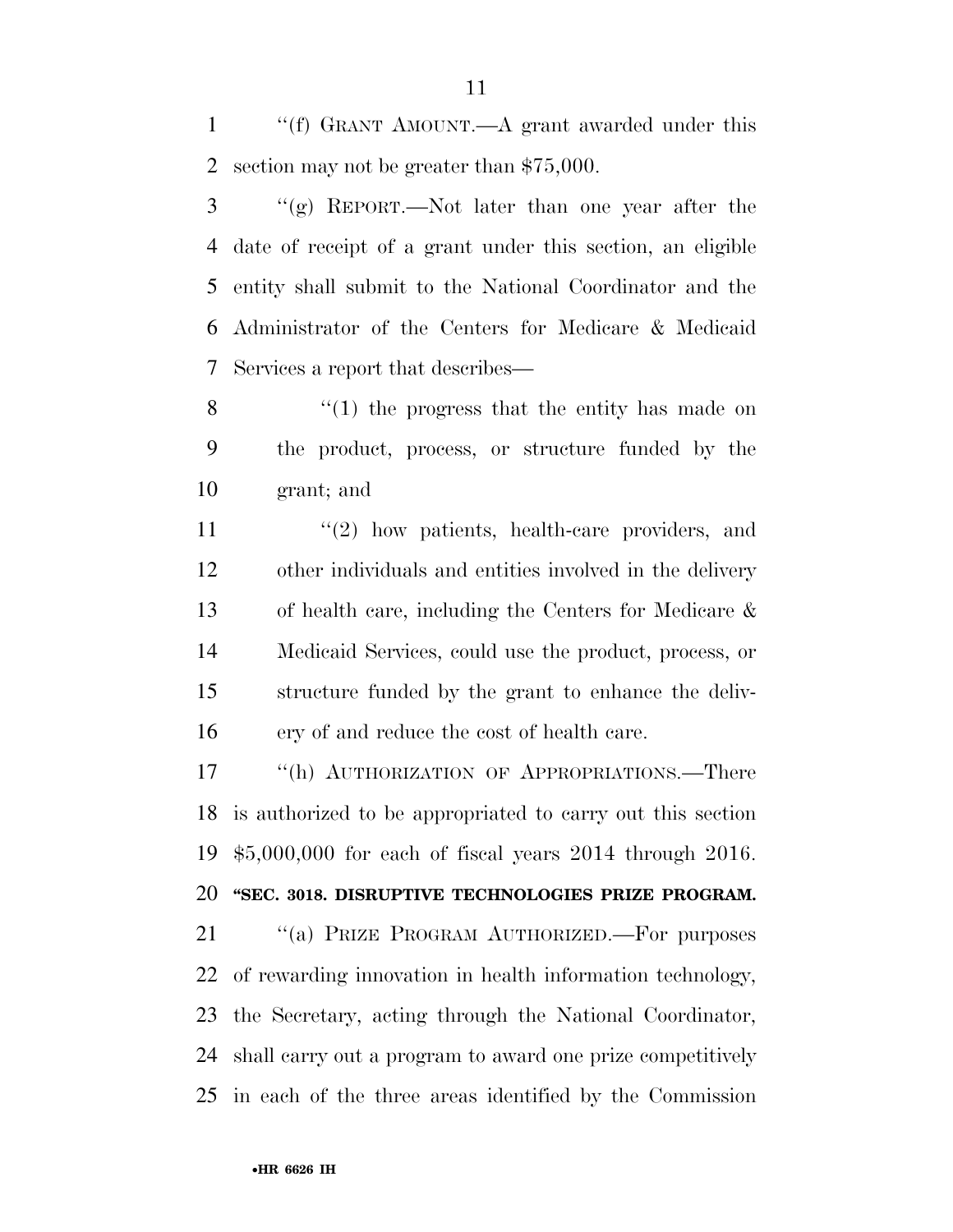| $\mathbf{1}$   | under subsection $(e)(2)(A)$ using the benchmarks devel-      |
|----------------|---------------------------------------------------------------|
| 2              | oped under subsection $(e)(2)(B)$ to select the prize recipi- |
| 3              | ent in each category.                                         |
| $\overline{4}$ | "(b) ADMINISTRATION OF PROGRAM.—In carrying                   |
| 5              | out the program under subsection (a), the following shall     |
| 6              | apply:                                                        |
| 7              | "(1) ADVERTISING.—The National Coordinator                    |
| 8              | shall widely advertise the prize competition to en-           |
| 9              | courage broad participation.                                  |
| 10             | $``(2)$ REQUIREMENTS AND REGISTRATION.—The                    |
| 11             | National Coordinator shall publish a notice in the            |
| 12             | Federal Register announcing-                                  |
| 13             | $\lq\lq$ the rules for being eligible to partici-             |
| 14             | pate in the competition;                                      |
| 15             | "(B) the process for participants to reg-                     |
| 16             | ister for the competition;                                    |
| 17             | $\cdot$ (C) the areas of health information tech-             |
| 18             | nology that the Commission develops under                     |
| 19             | subsection $(e)(2)(A)$ for each prize; and                    |
| 20             | $\lq\lq$ the benchmarks that the Commission                   |
| 21             | develops under subsection $(e)(2)(B)$ based on                |
| 22             | which a winner will be selected in each such                  |
| 23             | area.                                                         |
| 24             | "(c) ELIGIBILITY.—To be eligible to win a prize               |
| 25             | under this section, an individual or entity—                  |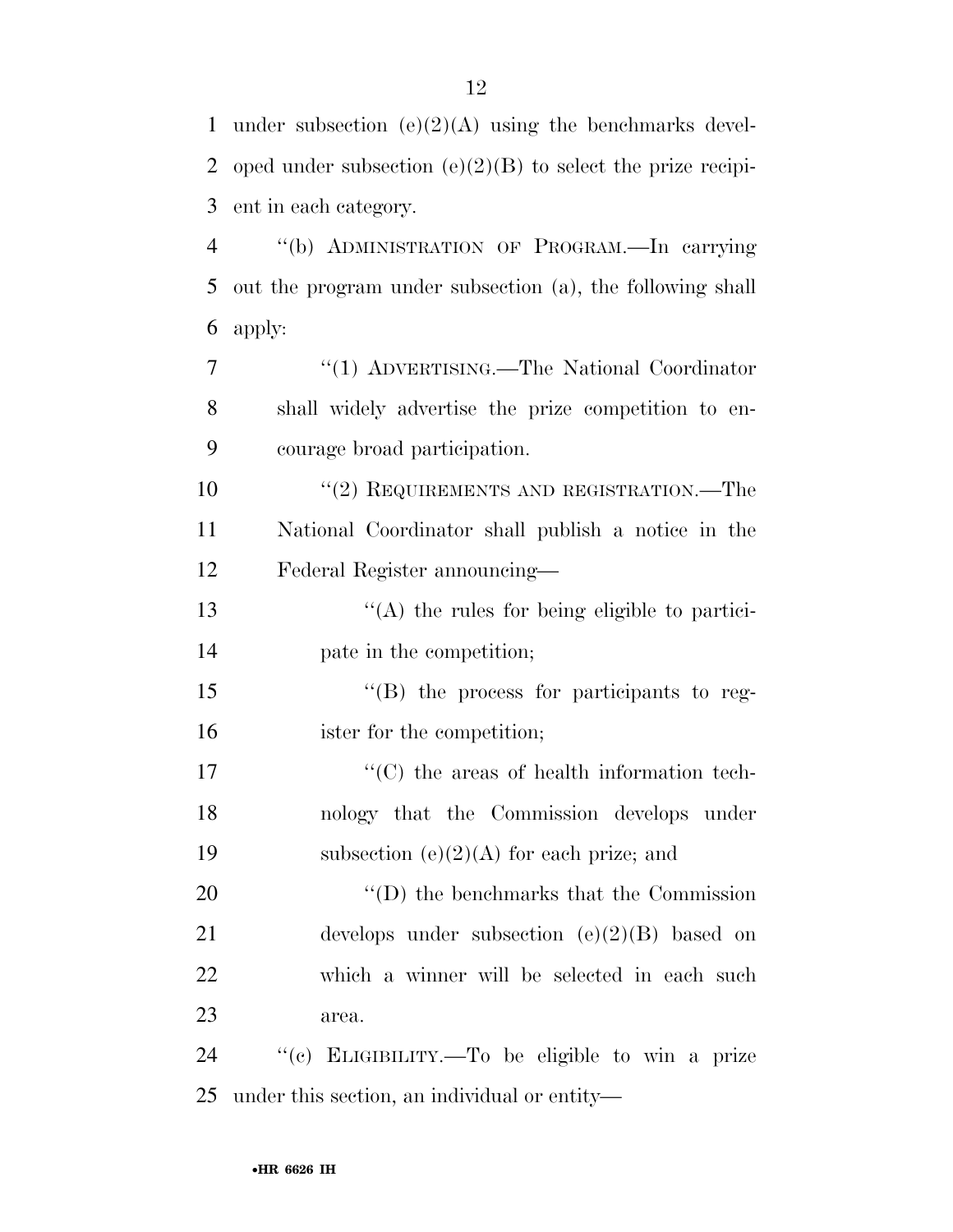| $\mathbf{1}$   | $\lq(1)$ shall register to participate in the competi-  |
|----------------|---------------------------------------------------------|
| $\overline{2}$ | tion in accordance with any rules promulgated by        |
| 3              | the National Coordinator under subsection $(b)(2)$ ;    |
| 4              | $\lq(2)$ in the case of an entity, shall be incor-      |
| 5              | porated in and maintain a primary place of business     |
| 6              | in the United States, and in the case of an indi-       |
| 7              | vidual, whether participating singly or in a group,     |
| 8              | shall be a citizen or permanent resident of the         |
| 9              | United States; and                                      |
| 10             | $(3)$ may not be a Federal entity or Federal            |
| 11             | employee acting within the scope of their employ-       |
| 12             | ment; and                                               |
| 13             | $\cdot$ (4) shall submit an application that includes   |
| 14             | an explanation of the anticipated market viability of   |
| 15             | the technology that such individual or entity would     |
| 16             | develop with funds received under the prize program.    |
| 17             | "(d) PRIZE AMOUNT.—                                     |
| 18             | "(1) IN GENERAL.—Subject to paragraph $(2)$ , a         |
| 19             | prize awarded under this section shall be in the        |
| 20             | amount of \$10,000,000.                                 |
| 21             | "(2) ALTERNATIVE RULE.—In the case that the             |
| 22             | amount made available for prize awards under this       |
| 23             | section is less than $$33,000,000$ , the National Coor- |
| 24             | dinator may reserve not more than 10 percent for        |
| 25             | the administrative costs of carrying out this section,  |
|                |                                                         |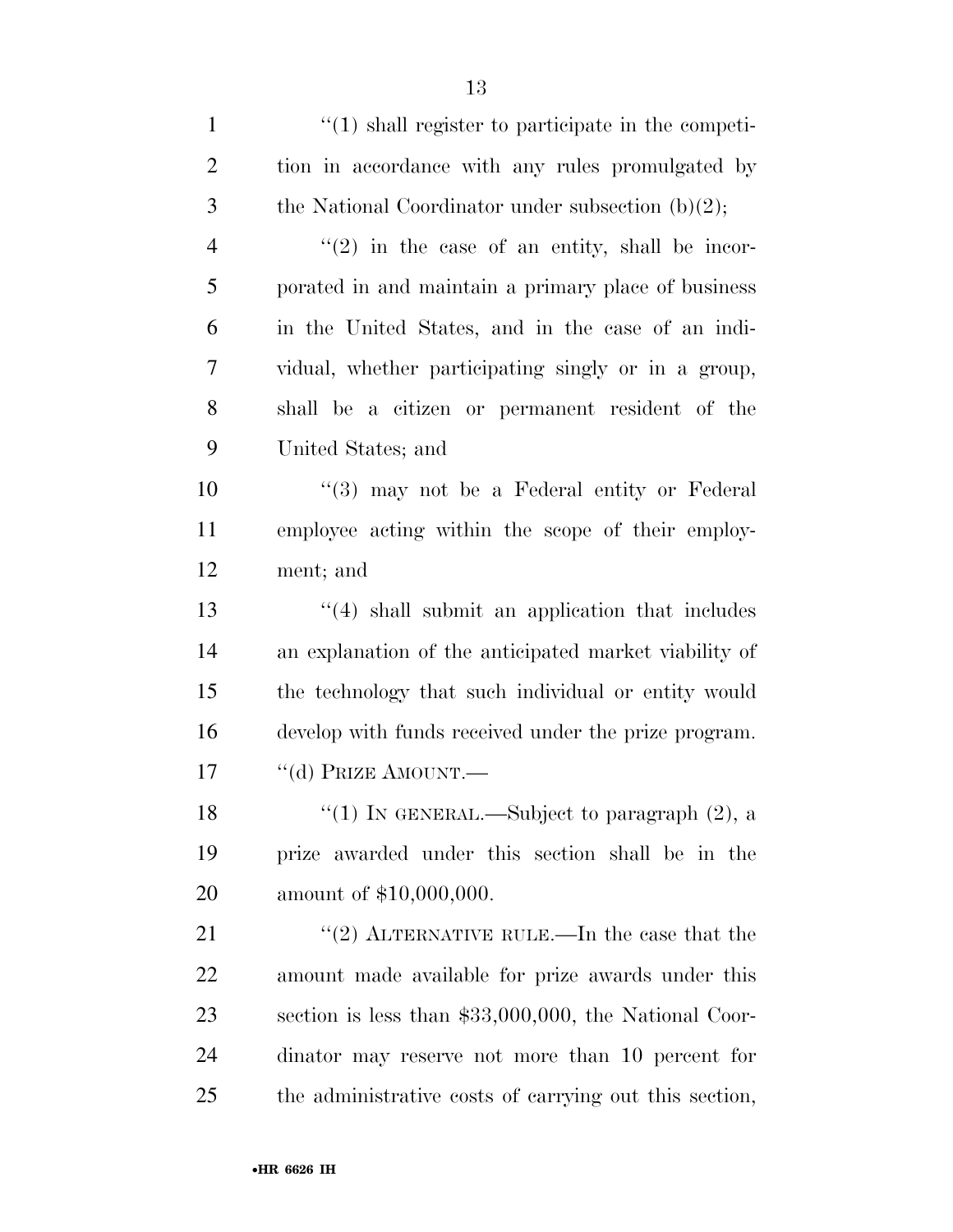| $\mathbf{1}$   | and shall divide the remaining amount equally for      |
|----------------|--------------------------------------------------------|
| $\overline{2}$ | the three prizes awarded under this section.           |
| 3              | $``$ (e) COMMISSION.—                                  |
| $\overline{4}$ | "(1) IN GENERAL.—There is established a com-           |
| 5              | mission to carry out the activities described in para- |
| 6              | graph $(2)$ (referred to in this section as the 'Com-  |
| $\overline{7}$ | mission').                                             |
| 8              | $"(2)$ DUTIES.—                                        |
| 9              | "(A) AREAS OF HEALTH INFORMATION                       |
| 10             | TECHNOLOGY.—For the purposes of the prize              |
| 11             | program under subsection (a), the Commission           |
| 12             | shall identify three areas within the field of         |
| 13             | health information technology that are not ade-        |
| 14             | quately addressed by certified EHR tech-               |
| 15             | nologies and the use of such technologies. Each        |
| 16             | area identified shall be an area that will pro-        |
| 17             | the development of technologies that<br>mote           |
| 18             | would be widely useful, would help decrease the        |
| 19             | cost of health care, and would improve the qual-       |
| 20             | ity of health care, particularly for patients.         |
| 21             | BENCHMARKS.—The<br>Commission<br>$\lq\lq (B)$          |
| 22             | shall develop the benchmarks that the National         |
| 23             | Coordinator shall use to determine the prize re-       |
| 24             | cipient in each area identified under subpara-         |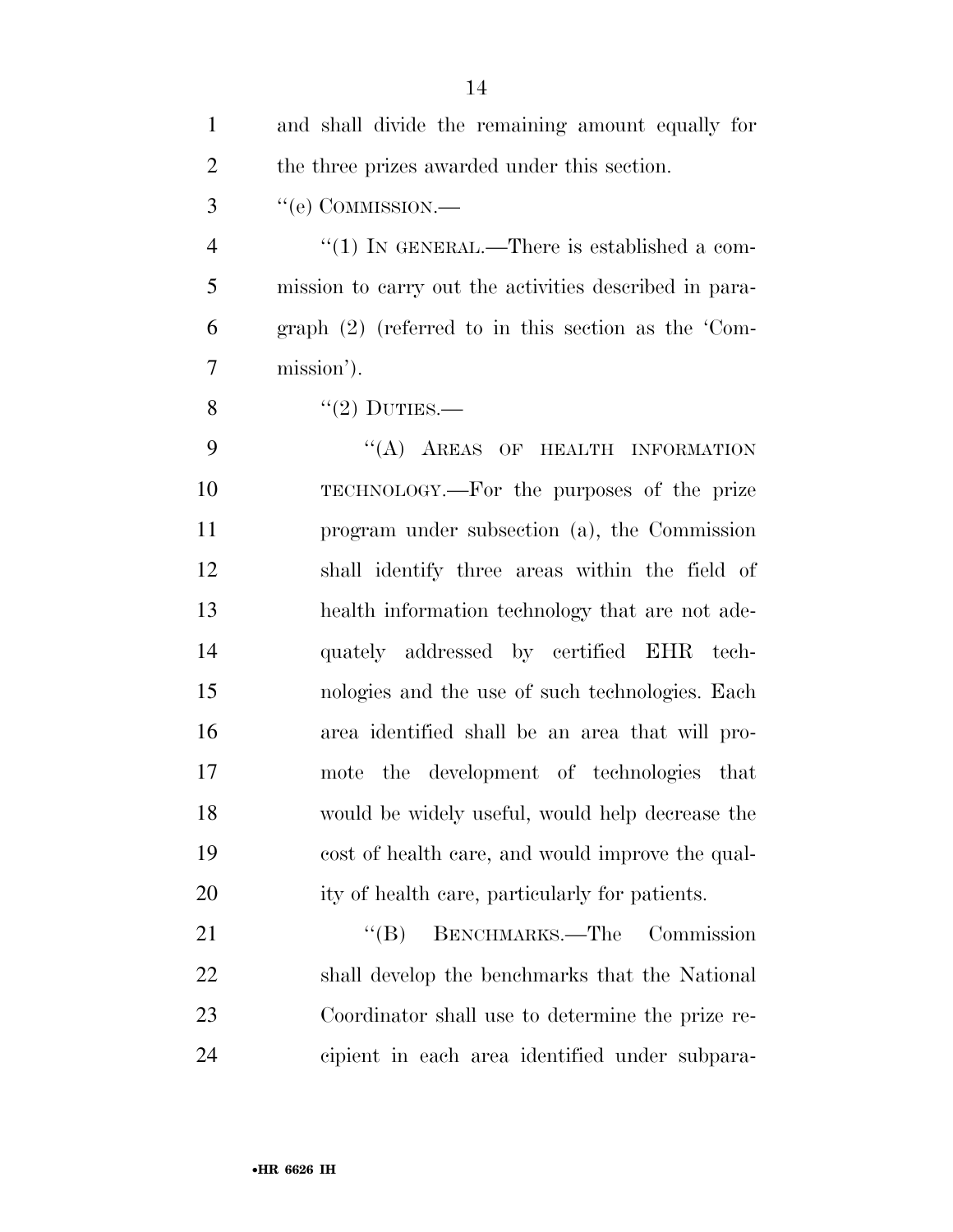| $\mathbf{1}$   | graph (A). The Commission shall identify such     |
|----------------|---------------------------------------------------|
| $\overline{2}$ | benchmarks with the goals of—                     |
| 3              | "(i) attracting participants from out-            |
| $\overline{4}$ | side the health information technology field      |
| 5              | that will take new approaches to address-         |
| 6              | ing the areas identified by the Commission        |
| 7              | under subparagraph $(A)$ ;                        |
| 8              | "(ii) solving such challenges; and                |
| 9              | "(iii) promoting the development of               |
| 10             | technologies that will be widely adopted,         |
| 11             | particularly by patients.                         |
| 12             | "(C) RESTRICTION OF PRIZE AWARD.-                 |
| 13             | The Commission shall determine how to restrict    |
| 14             | the prize recipients' use of the funds awarded    |
| 15             | as a prize under this section, with respect to    |
| 16             | the development of health information tech-       |
| 17             | nology, in order to ensure that the prize recipi- |
| 18             | ents use such funds to further develop the tech-  |
| 19             | nologies for which such prize was awarded.        |
| 20             | $\lq(3)$ MEMBERS.—                                |
| 21             | "(A) NUMBER AND APPOINTMENT.—The                  |
| 22             | Commission shall be composed of 10 members        |
| 23             | appointed by the National Coordinator not later   |
| 24             | than 90 days after the date of the enactment of   |
| 25             | this Act.                                         |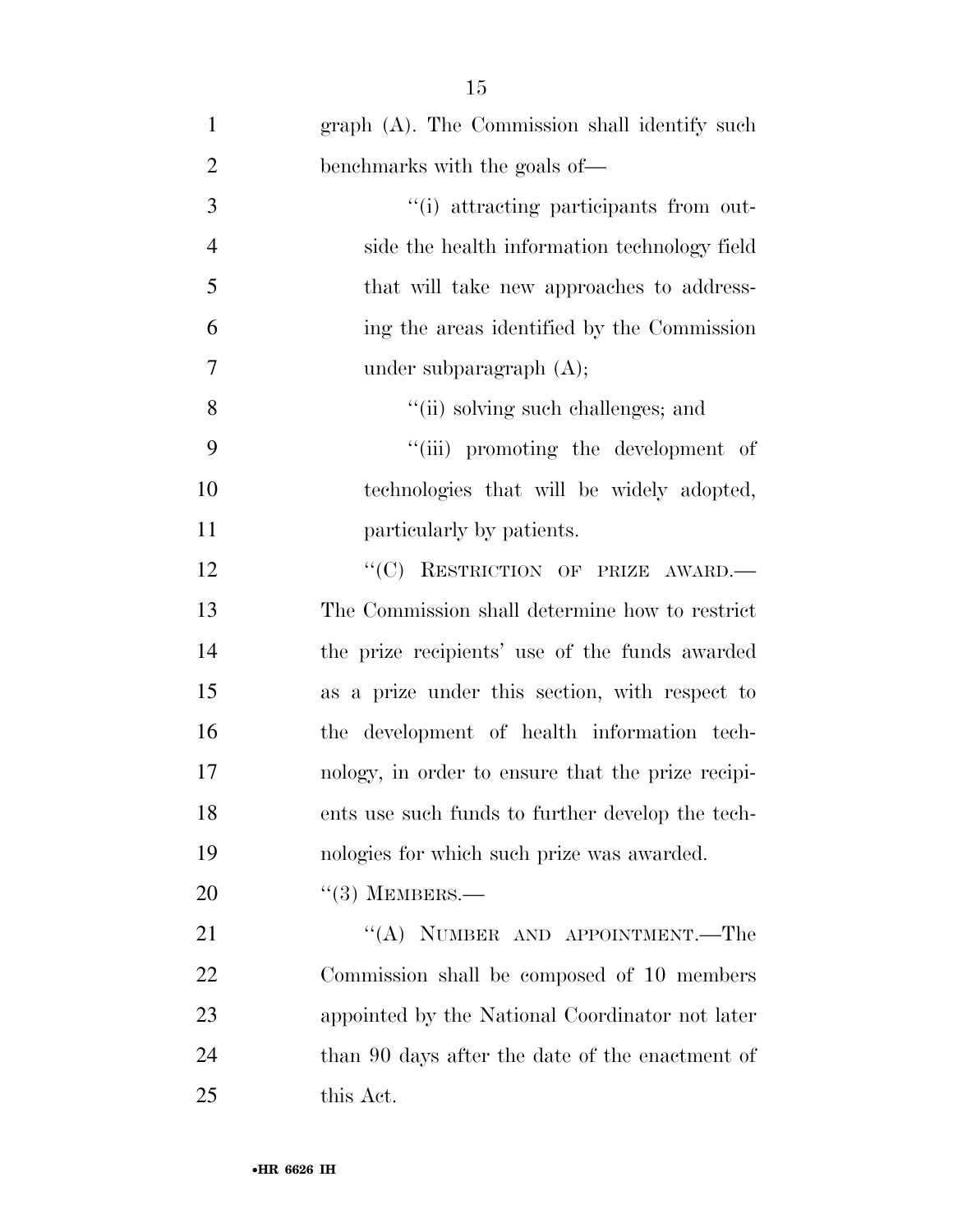| $\mathbf{1}$   | "(B) COMPOSITION.—Each member of the           |
|----------------|------------------------------------------------|
| $\overline{2}$ | Commission shall be appointed to represent one |
| 3              | of the following four categories:              |
| $\overline{4}$ | "(i) The varied disciplines within the         |
| 5              | health information technology field.           |
| 6              | "(ii) The varied disciplines within the        |
| 7              | medical field that are not described in        |
| 8              | clause (i).                                    |
| 9              | "(iii) Individuals who-                        |
| 10             | "(I) represent a patient-led, pa-              |
| 11             | tient-centered organization with a pa-         |
| 12             | tient constituency;                            |
| 13             | "(II) have experience with health              |
| 14             | information technology and privacy;            |
| 15             | and                                            |
| 16             | "(III) are trained, knowledgeable,             |
| 17             | and prepared to participate in the de-         |
| 18             | cision making process regarding health         |
| 19             | information technology.                        |
| 20             | "(iv) Officers or employees of the             |
| 21             | Federal Government.                            |
| 22             | "(C) REPRESENTATION OF MEMBERSHIP              |
| 23             | CATEGORIES.—At least two members of the        |
| 24             | Commission shall represent each of the cat-    |
| 25             | egories described in subparagraph (B).         |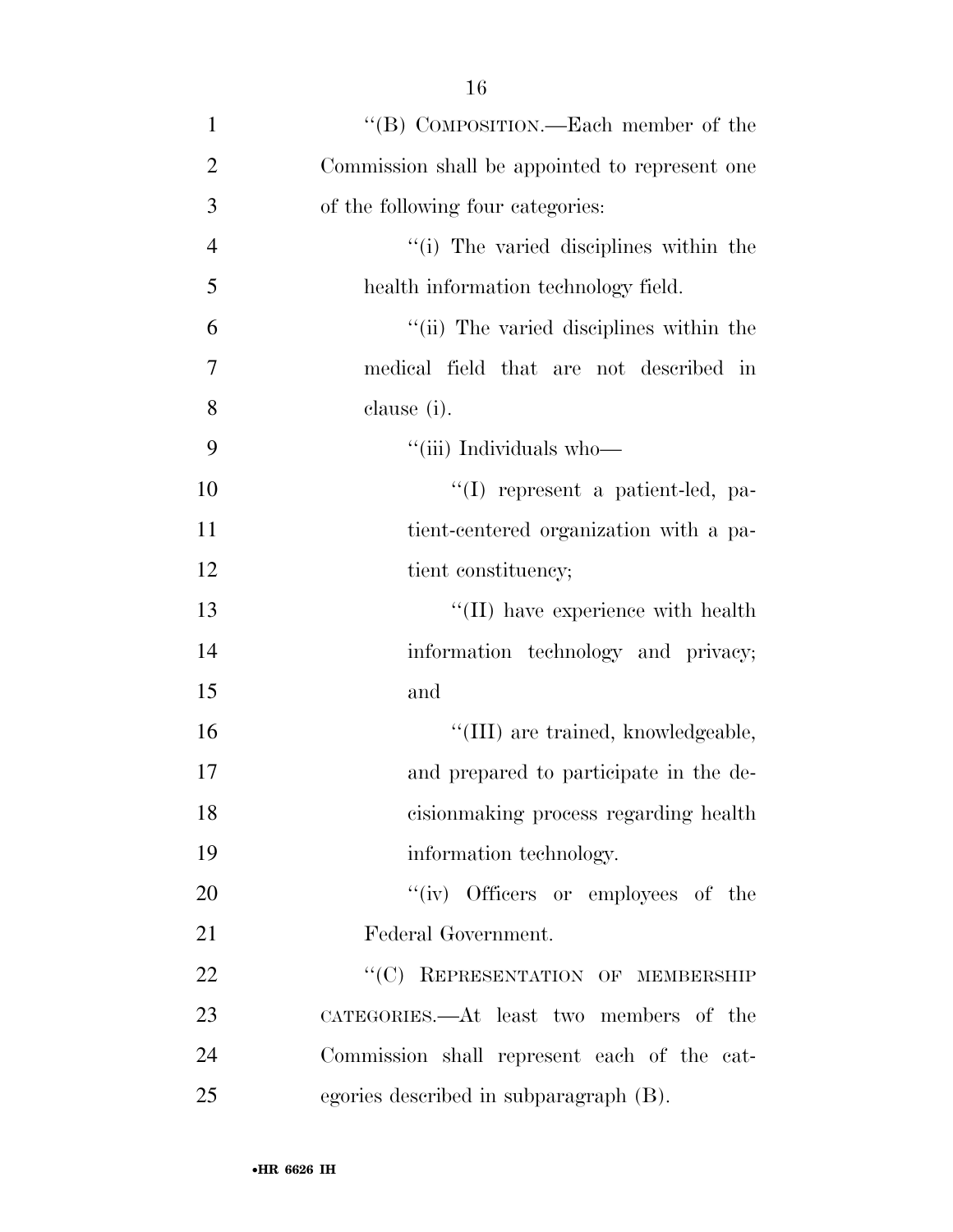''(D) TRAVEL EXPENSES.—Each member shall receive travel expenses, including per diem in lieu of subsistence, in accordance with appli- cable provisions under subchapter I of chapter 57 of title 5, United States Code. ''(E) FIRST MEETING.—The Commission shall hold its first meeting not later than 180 days after the date of the enactment of this Act.  $\frac{10}{10}$  REPORT TO THE NATIONAL COORDI- NATOR.—Not later than one year after the date of enactment of this Act, the Commission shall submit to the National Coordinator a report containing the areas, benchmarks, and restrictions on the uses of prize awards that the Commission identifies for the prize program under paragraph (2). 17 "(5) TERMINATION.—The Commission shall terminate upon submitting its report to the National Coordinator under paragraph (4). 20 "(f) AUTHORIZATION OF APPROPRIATIONS.—In addi- tion to sums authorized to be appropriated to carry out this subtitle under section 3020, there is authorized to be appropriated to carry out this section \$33,000,000 for fis-cal year 2014.''.

25 (b) CONFORMING AMENDMENTS.—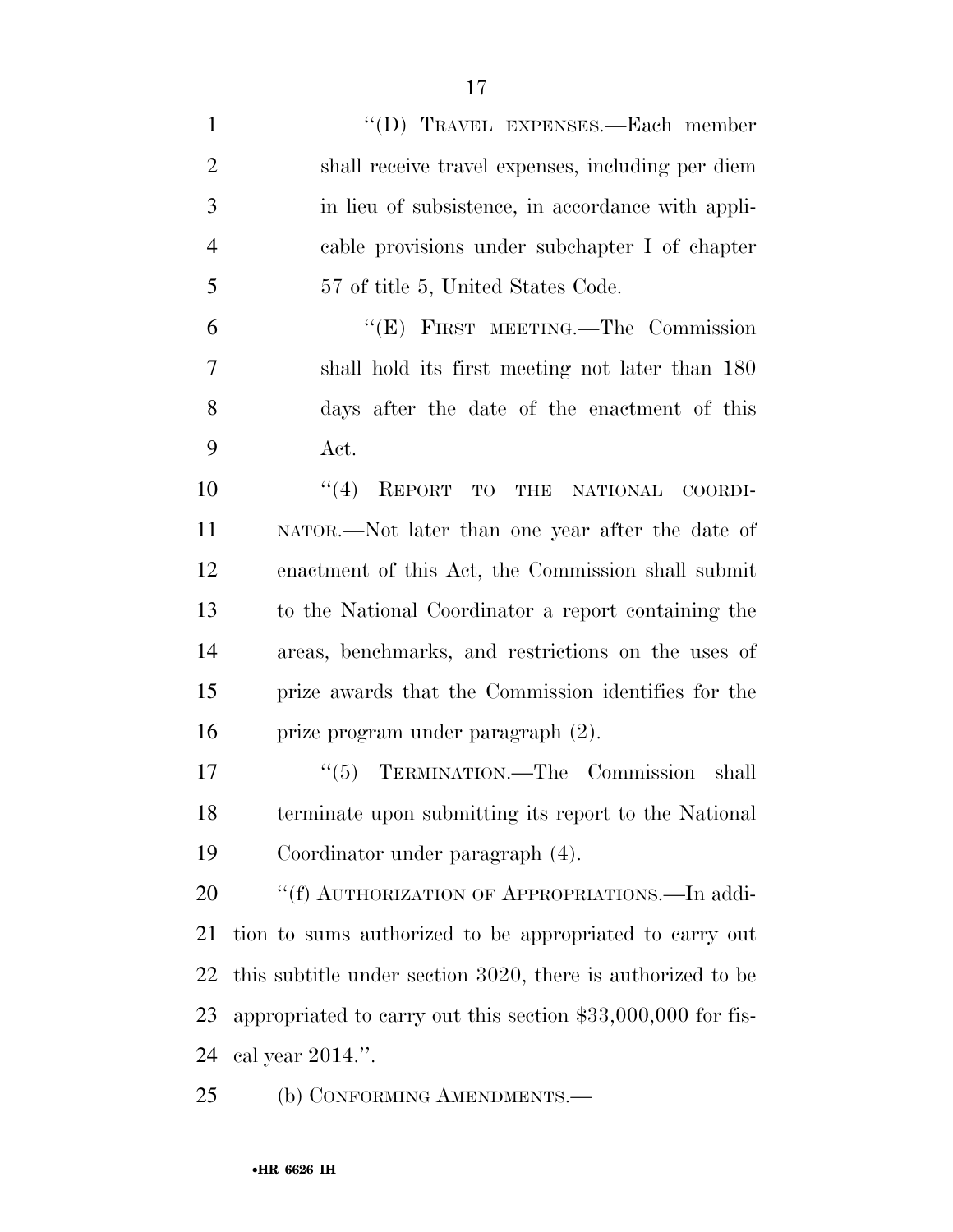| $\mathbf{1}$   | $(1)$ Section 3011 of such Act $(42 \text{ U.S.C. } 300)$  |
|----------------|------------------------------------------------------------|
| $\overline{2}$ | $31)$ is amended—                                          |
| 3              | $(A)$ in subsection $(a)$ , by striking "section"          |
| $\overline{4}$ | $3018"$ and inserting "section $3020"$ ; and               |
| 5              | $(B)$ in subsection $(b)$ , by striking "section"          |
| 6              | $3018"$ and inserting "section $3020"$ .                   |
| $\overline{7}$ | $(2)$ Section 3020 of such Act (as so redesig-             |
| 8              | nated) is amended by inserting "except for section         |
| 9              | 3018," after "For purposes of carrying out this sub-       |
| 10             | title,".                                                   |
| 11             | SEC. 5. ESTABLISHMENT OF THE OFFICE OF WIRELESS            |
| 12             | HEALTH TECHNOLOGY.                                         |
| 13             | Chapter X of the Federal Food, Drug, and Cosmetic          |
| 14             | Act (21 U.S.C. 391 et seq.) is amended by adding at the    |
|                |                                                            |
| 15             | end the following new section:                             |
| 16             | "SEC. 1013. OFFICE OF WIRELESS HEALTH TECHNOLOGY.          |
| 17             | "(a) ESTABLISHMENT.—There is established within            |
|                | 18 the Office of the Commissioner an office to be known as |
| 19             | the Office of Wireless Health Technology (referred to in   |
| 20             | this section as the 'Office'), which shall be headed by a  |
| 21             | director.                                                  |
| 22             | "(b) APPOINTMENT OF FIRST DIRECTOR.—The first              |
| 23             | Director of the Office shall be appointed by the Commis-   |
| 24             | sioner not later than 90 days after the date of enactment  |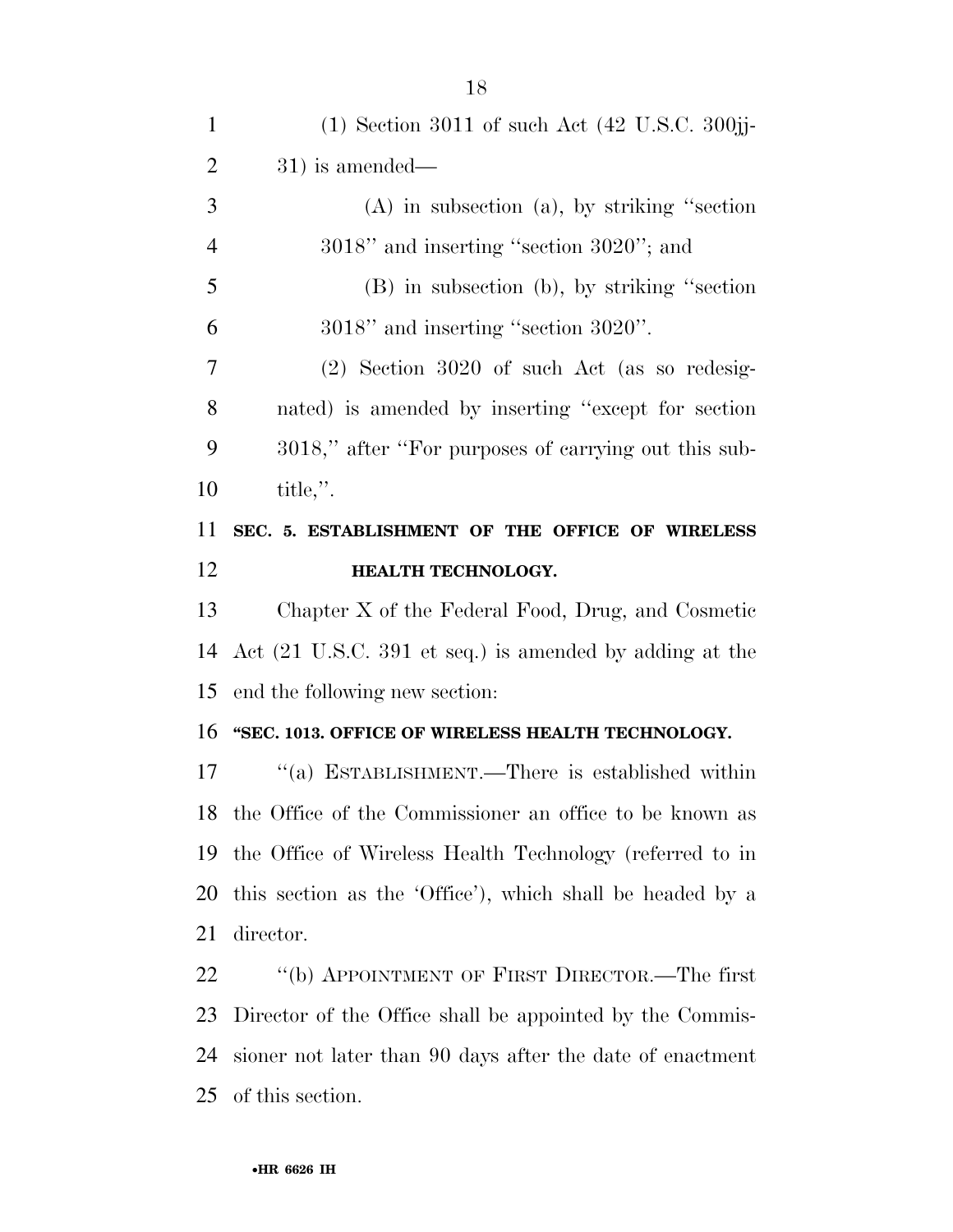''(c) DUTIES.—The Director of the Office shall—

 ''(1) through public meetings and other forms of communication with individuals and entities that design, produce, disseminate, or have a prevailing in- terest in wireless health technology, receive and ana- lyze recommendations with respect to ways that ex- isting regulations regarding wireless health tech- nology might be made more reasonable and predict- able, including ways that such regulations could be clarified and simplified;

11 ''(2) coordinate with federal agencies, offices, institutes, and centers involved in the regulation of wireless health technology, including the Federal Communications Commission, the Office of the Na- tional Coordinator for Health Information Tech- nology, the Centers for Medicare & Medicaid Serv- ices, the Agency for Healthcare Research and Qual- ity, the National Institute of Standards and Tech- nology, the Health Resources and Services Adminis- tration, and the National Institutes of Health, re- garding activities of such agencies, offices, institutes, and centers that can be improved so as to make such regulation more robust, predictable, and easily understood and navigated by individuals and entities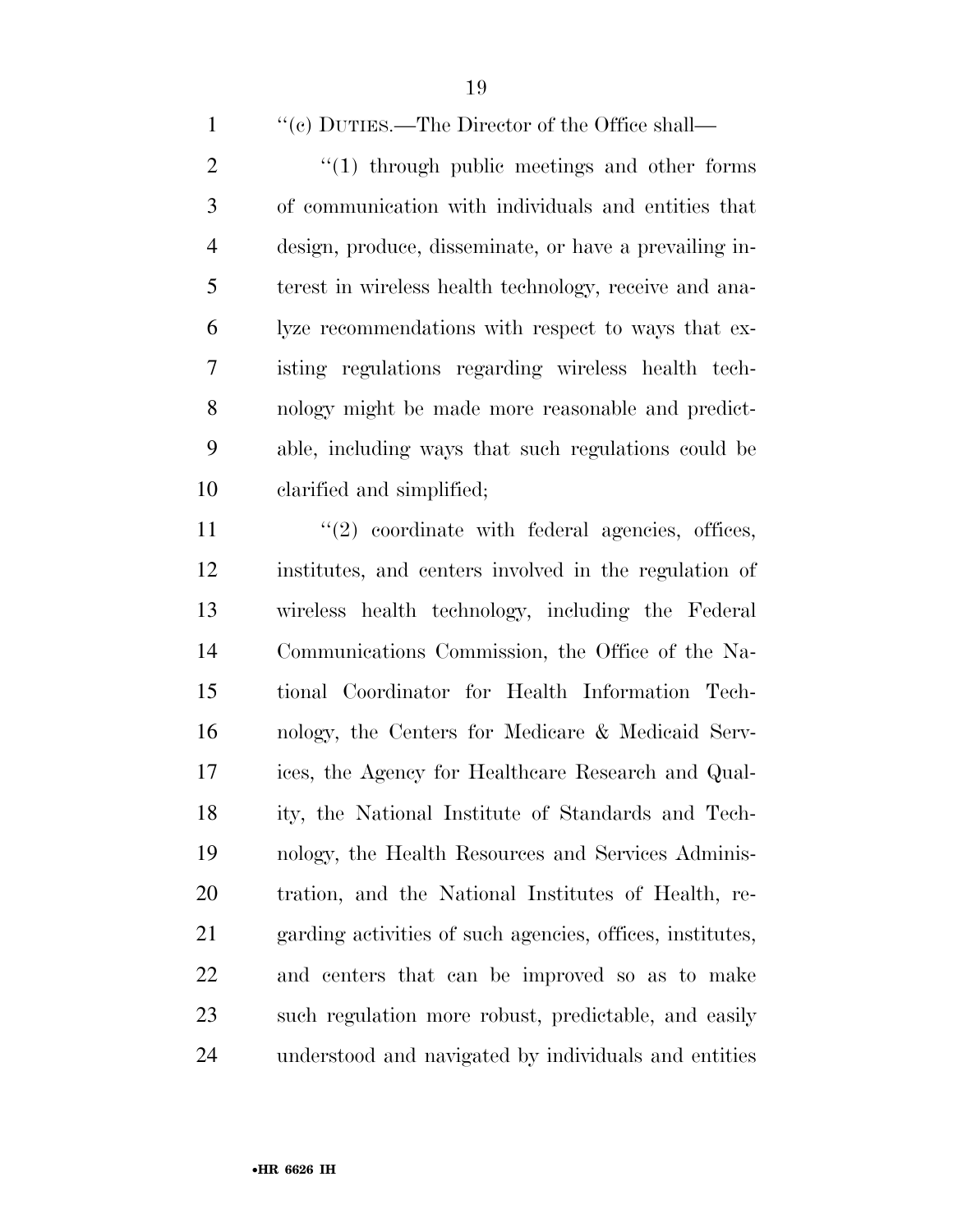| $\mathbf{1}$   | that design, produce, disseminate, or have a pre-     |
|----------------|-------------------------------------------------------|
| $\overline{2}$ | vailing interest in wireless health technology;       |
| 3              | "(3) provide information to individuals and en-       |
| $\overline{4}$ | tities that design, produce, disseminate, or have a   |
| 5              | prevailing interest in wireless health technology on  |
| 6              | how to design, produce, or disseminate wireless       |
| 7              | health technology in accordance with existing law;    |
| 8              | and                                                   |
| 9              | $(4)$ publish and make available on the public        |
| 10             | Internet website of the Food and Drug Administra-     |
| 11             | tion in a searchable format an annual report that—    |
| 12             | "(A) explains how the Food and Drug Ad-               |
| 13             | ministration implemented regulations regarding        |
| 14             | wireless health technology during the prior           |
| 15             | year;                                                 |
| 16             | $\lq\lq$ (B) analyzes the effectiveness of —          |
| 17             | "(i) such regulations; and                            |
| 18             | "(ii) other wireless health-related ef-               |
| 19             | forts by the Food and Drug Administra-                |
| 20             | tion; and                                             |
| 21             | $\cdot\cdot$ (C) provides specific recommendations on |
| 22             | how the Food and Drug Administration should           |
| 23             | improve its practices with regard to wireless         |
| 24             | health technology (in a manner that ensures           |
| 25             | consistency within the Food and Drug Adminis-         |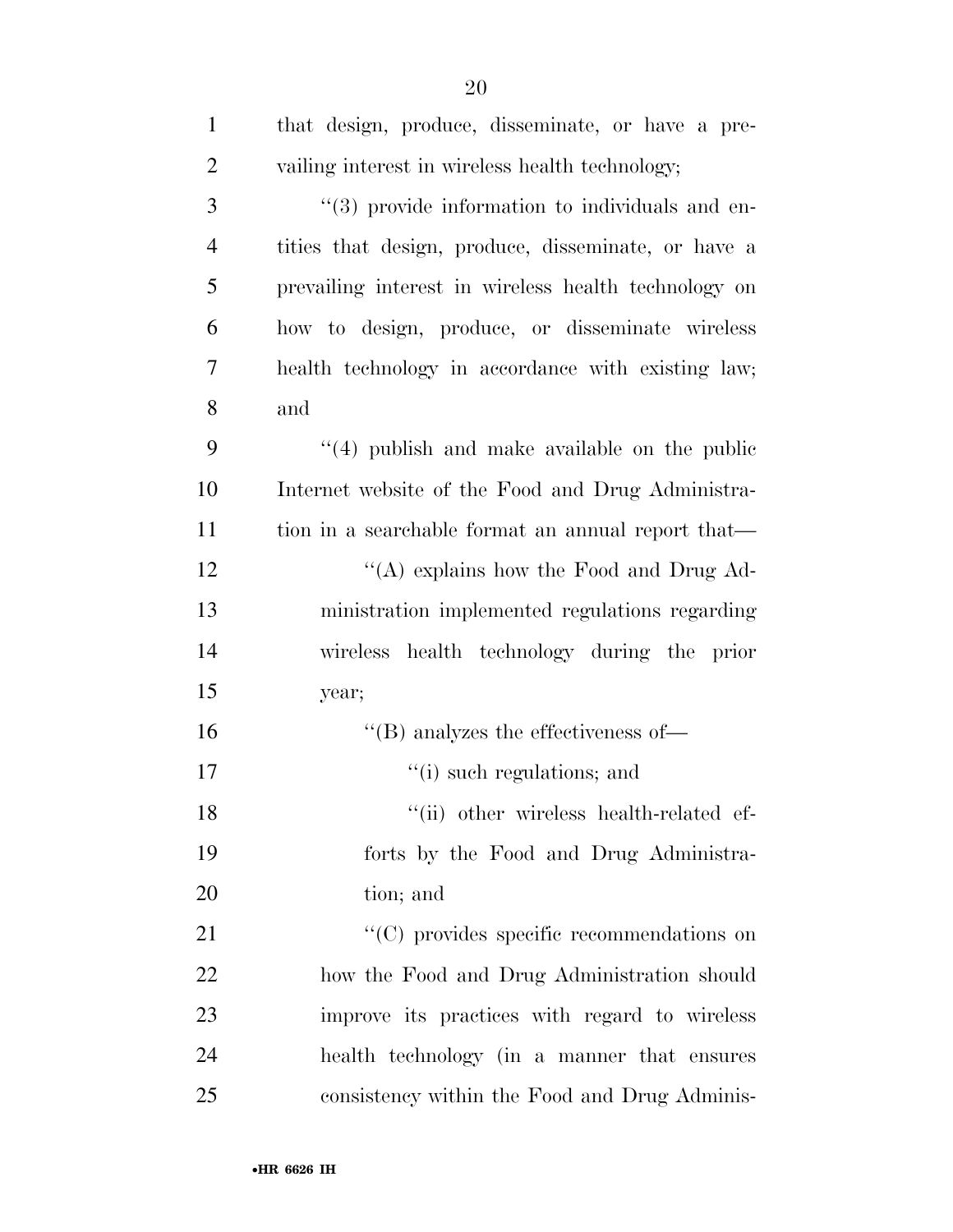| $\mathbf{1}$   | tration regarding the application of its regu-                |
|----------------|---------------------------------------------------------------|
| $\overline{2}$ | latory approach without compromising patient                  |
| 3              | safety or privacy) in order to-                               |
| $\overline{4}$ | "(i) remove barriers to innovations in                        |
| 5              | such technology; and                                          |
| 6              | "(ii) align such practices with the                           |
| $\tau$         | practices of other Federal agencies.                          |
| 8              | "(d) CONSULTATION WITH WORKING GROUP AND                      |
| 9              | COMMISSIONS.—In carrying out the duties specified in          |
| 10             | subsection (c), the Director of the Office shall consult with |
| 11             | any working group convened under section $618(b)(1)$ of       |
| 12             | the Food and Drug Administration Safety and Innovation        |
| 13             | Act, and may consult with any Federal commission.             |
| 14             | "(e) DEFINITION OF WIRELESS HEALTH TECH-                      |
| 15             | NOLOGY.—For purposes of this section, the term 'wireless      |
| 16             | health technology' has such meaning as specified by the       |
| 17             | Commissioner pursuant to regulation, but in no case shall     |
| 18             | include technology this is not regulated under the provi-     |
| 19             | sions of this Act (other than this section).                  |
| 20             | "(f) AUTHORIZATION OF APPROPRIATIONS.—There                   |
| 21             | is authorized to be appropriated to carry out this section    |

\$1,000,000 for each of fiscal years 2014 through 2018.''.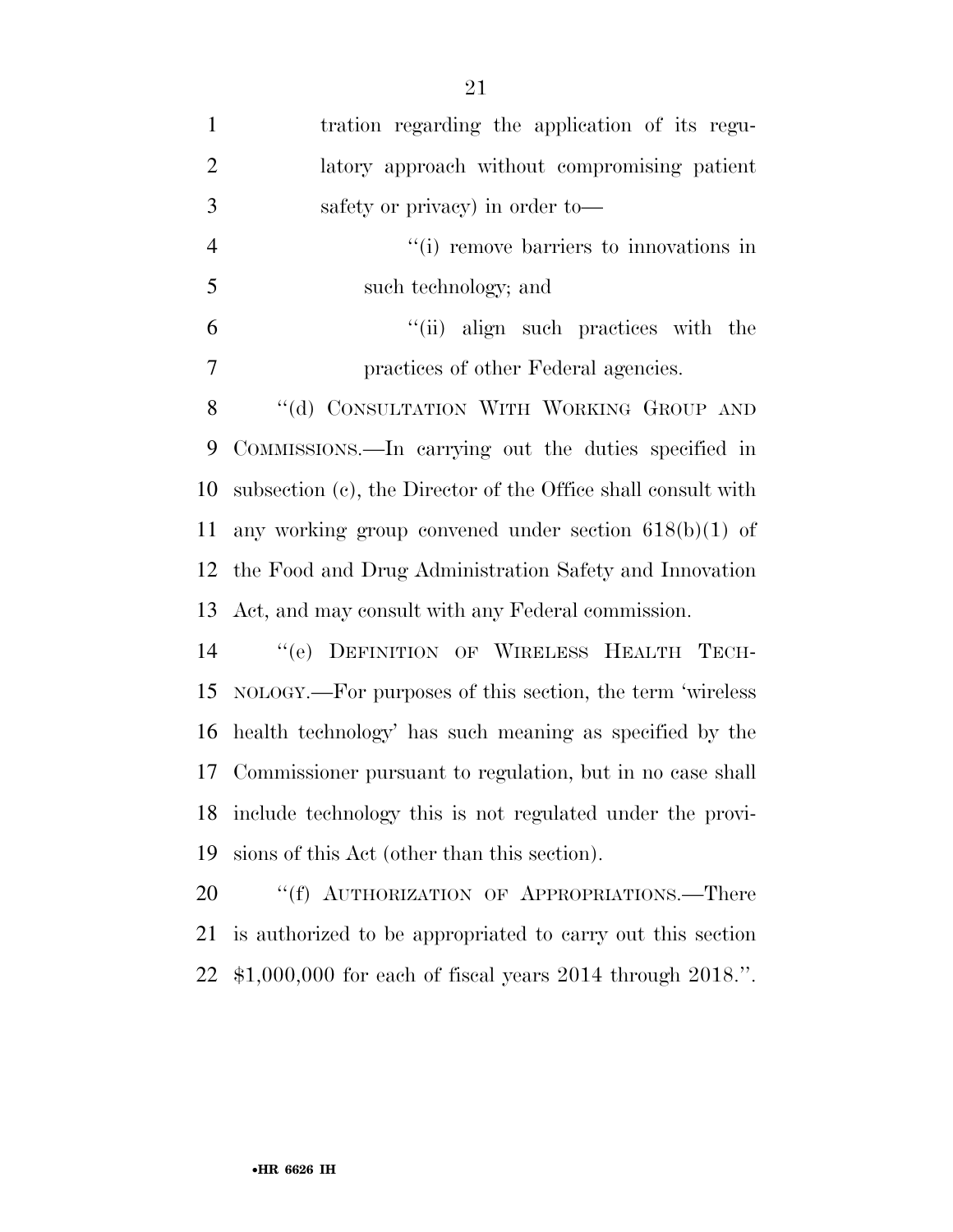| 1              | SEC. 6. MOBILE HEALTH SOFTWARE APPLICATION TECH-   |
|----------------|----------------------------------------------------|
| $\overline{2}$ | NOLOGY RESPONSIBILITIES OF THE HEALTH              |
| 3              | INFORMATION TECHNOLOGY RESEARCH                    |
| $\overline{4}$ | <b>CENTER.</b>                                     |
| 5              | Section 3012 of the Public Health Service Act (42) |
| 6              | U.S.C. $300$ jj- $32)$ is amended—                 |
| $\overline{7}$ | $(1)$ in subsection (b), by adding at the end the  |
| 8              | following new paragraph.                           |
| 9              | "(4) ENCOURAGEMENT OF DESIGN, PRODUC-              |
| 10             | TION, AND DISSEMINATION OF MOBILE<br><b>HEALTH</b> |
| 11             | SOFTWARE APPLICATION TECHNOLOGY.-                  |
| 12             | "(A) IN GENERAL.—In addition to the                |
| 13             | purposes under paragraph (3), the Center           |
| 14             | shall—                                             |
| 15             | "(i) establish an educational website              |
| 16             | repository and a response mechanism (such          |
| 17             | as a national telephone number) to provide         |
| 18             | timely responses to questions in order to          |
| 19             | make information available and provide di-         |
| 20             | rect support to individuals and entities           |
| 21             | that design, produce, disseminate, or have         |
| 22             | a prevailing interest in mobile health soft-       |
| 23             | ware application technology regarding the          |
| 24             | actions such individuals and entities must         |
| 25             | take in order to ensure that such tech-            |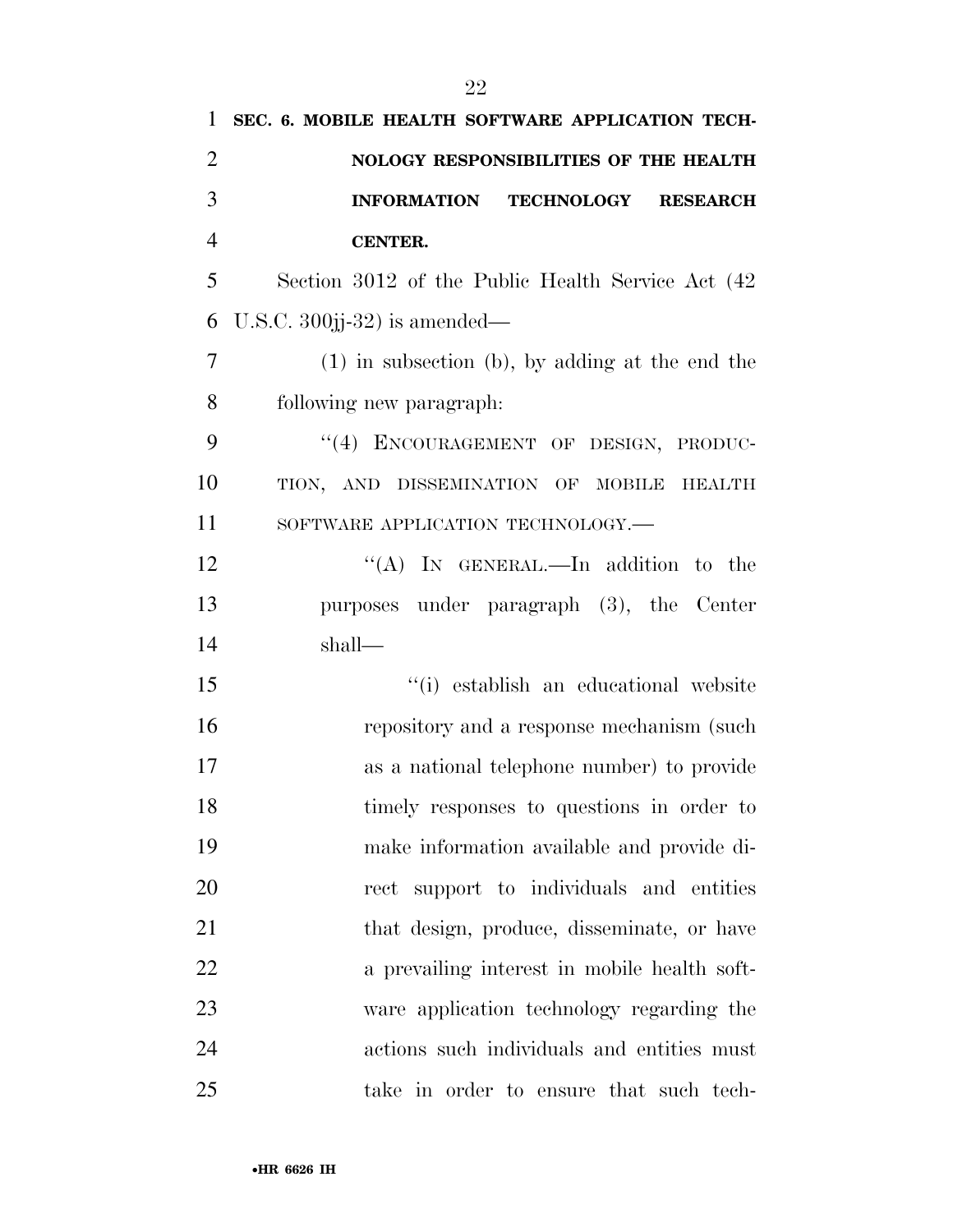| $\mathbf{1}$   | nology is designed, produced, and dissemi-            |
|----------------|-------------------------------------------------------|
| $\overline{2}$ | nated in accordance with Federal law; and             |
| 3              | "(ii) publish and make available on                   |
| $\overline{4}$ | the public Internet website of the Depart-            |
| 5              | ment in a searchable format an annual re-             |
| 6              | port that—                                            |
| $\tau$         | "(I) highlights and explains the                      |
| 8              | laws and regulations that commonly                    |
| 9              | impede efforts by individuals and enti-               |
| 10             | ties to design, produce, or disseminate               |
| 11             | mobile<br>health software application                 |
| 12             | technology; and                                       |
| 13             | $\lq\lq$ (II) discusses the work the Cen-             |
| 14             | ter has completed in the past year                    |
| 15             | with regard to mobile health software                 |
| 16             | application technology, including ac-                 |
| 17             | complishments by the Center and                       |
| 18             | challenges that may require more                      |
| 19             | work or outside support in order for                  |
| 20             | the Center to accomplish the objec-                   |
| 21             | tives outlined in this subparagraph.                  |
| 22             | DEFINITION OF MOBILE<br>$\lq\lq (B)$<br><b>HEALTH</b> |
| 23             | APPLICATION TECHNOLOGY.—For<br>SOFTWARE               |
| 24             | purposes of subparagraph $(A)$ , the term 'mobile     |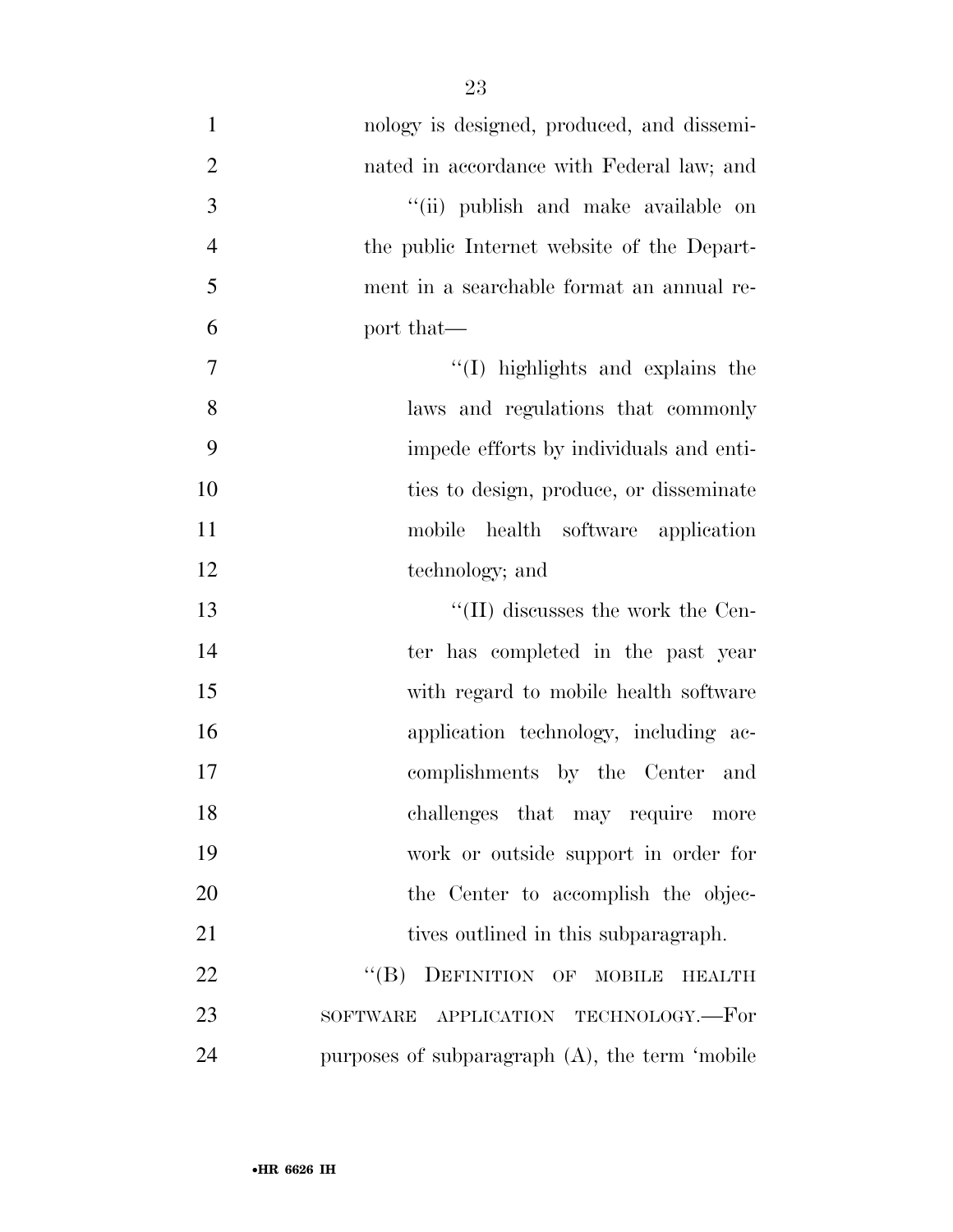| $\mathbf{1}$   | health software application technology' means a               |
|----------------|---------------------------------------------------------------|
| $\overline{2}$ | software program that—                                        |
| 3              | "(i) offers health-related services and                       |
| $\overline{4}$ | runs on a mobile device; or                                   |
| 5              | "(ii) enables health-related services                         |
| 6              | through other portals associated with the                     |
| $\tau$         | use of a mobile device.                                       |
| 8              | "(C) AUTHORIZATION OF APPROPRIA-                              |
| 9              | TIONS.—There is authorized to be appropriated                 |
| 10             | to carry out this paragraph $$500,000$ for each               |
| 11             | of fiscal years $2014$ through $2018$ ."; and                 |
| 12             | $(2)$ in subsection $(e)(8)$ , by deleting "paragraph"        |
| 13             | $(3)$ " and inserting "paragraphs $(3)$ and $(4)$ ".          |
| 14             | SEC. 7. WORKFORCE RETRAINING GRANTS.                          |
| 15             | (a) IN GENERAL.—The National Coordinator for                  |
| 16             | Health Information Technology may award to eligible en-       |
|                | 17 tities grants to be used for training health care workers  |
|                | 18 in health information technology (in this section referred |
|                | 19 to as " $HIT$ ").                                          |
| 20             | (b) PERIOD OF GRANT.—The period of a grant under              |
| 21             | this section shall be 24 months.                              |
| 22             | (c) ELIGIBLE ENTITIES.—In this section, "eligible             |
| 23             | entities" means entities that provide clinical health care    |
| 24             | services to individuals within the United States.             |